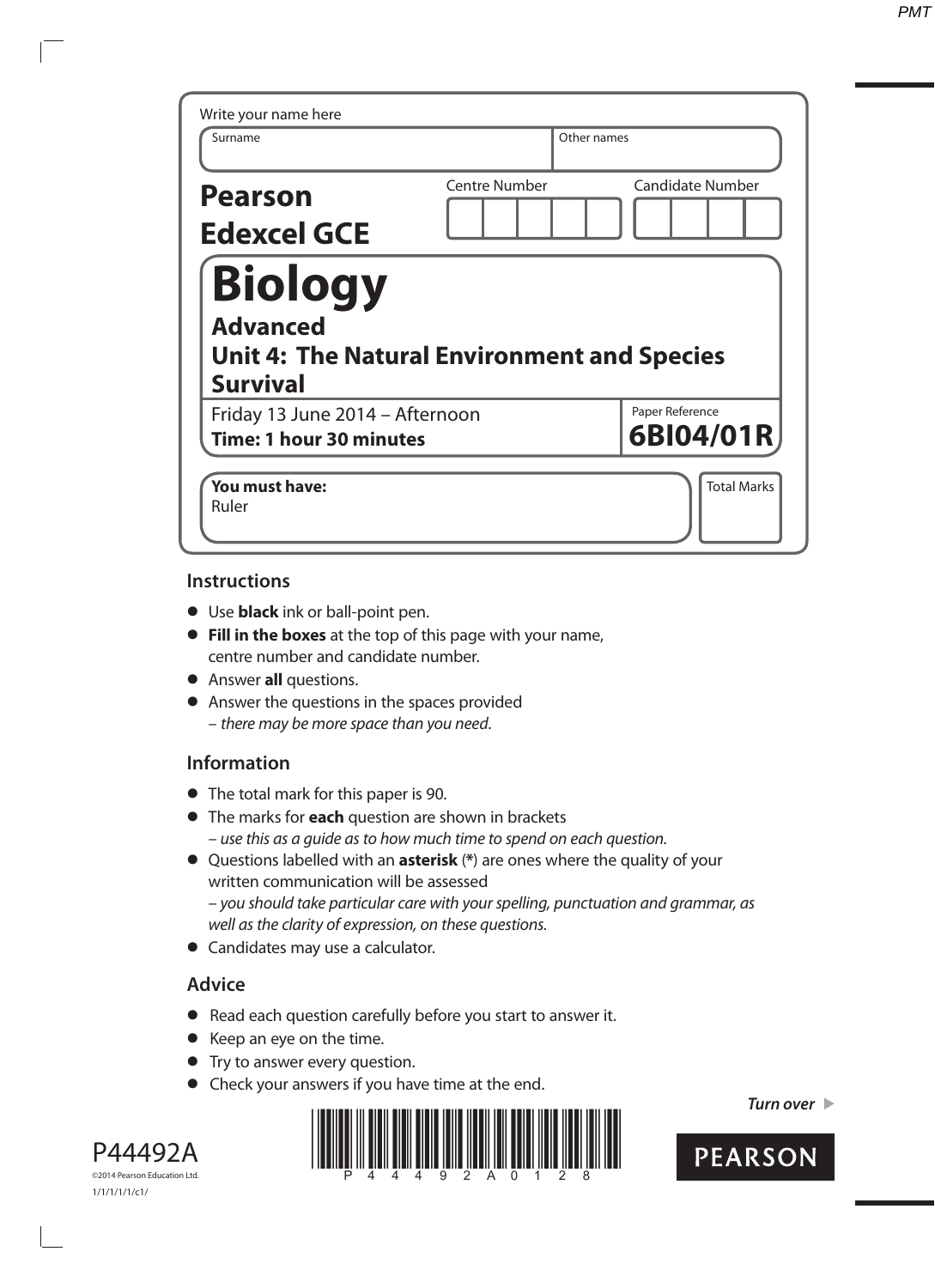## $\begin{array}{c} \text{if} \ \text{if} \ \text{if} \ \text{if} \ \text{if} \ \text{if} \ \text{if} \ \text{if} \ \text{if} \ \text{if} \ \text{if} \ \text{if} \ \text{if} \ \text{if} \ \text{if} \ \text{if} \ \text{if} \ \text{if} \ \text{if} \ \text{if} \ \text{if} \ \text{if} \ \text{if} \ \text{if} \ \text{if} \ \text{if} \ \text{if} \ \text{if} \ \text{if} \ \text{if} \ \text{if} \ \text{if} \ \text{if} \ \text{if} \ \text{if} \ \text{$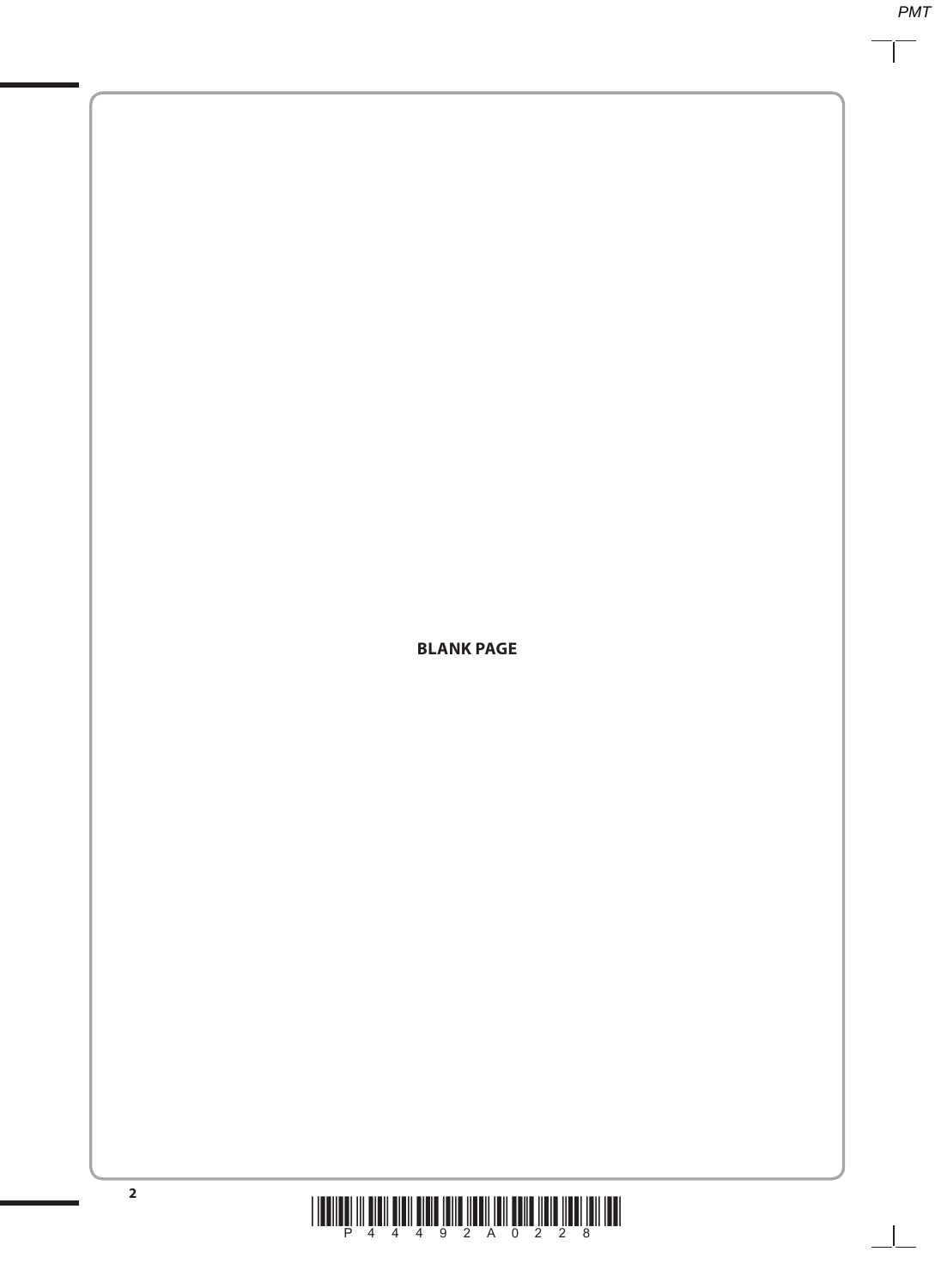## **Answer ALL questions.** Some questions must be answered with a cross in a box  $\boxtimes$ . If you change your mind about an answer, put a line through the box  $\mathbb{\mathbb{R}}$  and then mark your new answer with a cross  $\mathbb{X}$ . **1** (a) The diagram below shows some of the steps in the process of photosynthesis. (i) Place a cross  $\boxtimes$  in the box next to the name of molecule **P** in the diagram. **(1) A** carbon dioxide **B** oxidised NADP **C** reduced NADP **D** RUBISCO (ii) Name the molecules **R** and **S** in the diagram. **(1)** molecule **R** ................................................................................................................. molecule **S** .................................................................................................................. water  $\begin{array}{|c|c|}\n\hline\n\end{array}$  light-dependent reactions light-independent reactions **ATP** | molecules R and S molecule Q molecule P

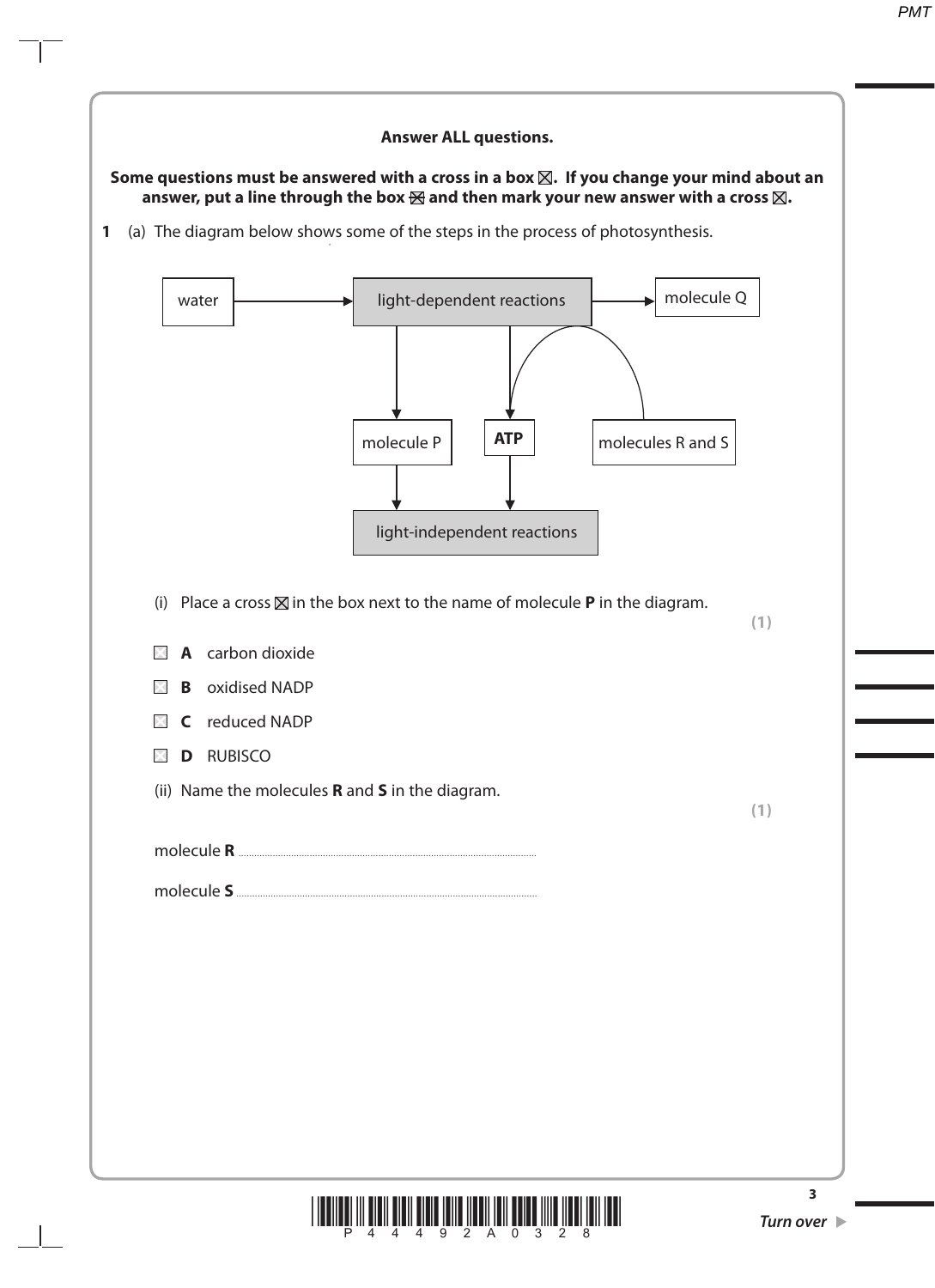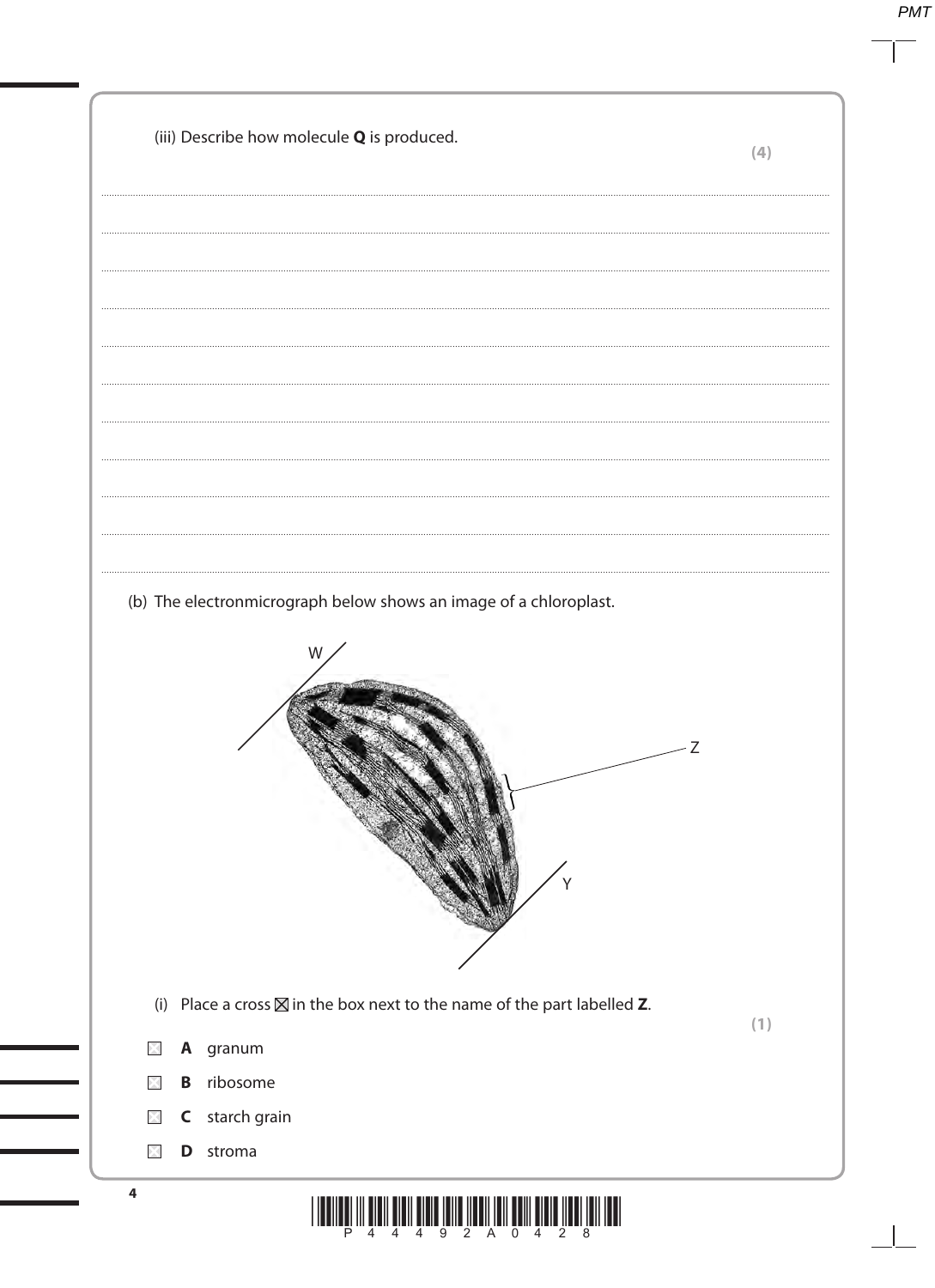| (ii) The equation below can be used to calculate the magnification of this chloroplast.<br>image length = actual length $\times$ magnification<br>The actual length of this chloroplast is 0.007 mm.<br>Measure the image length between lines <b>W</b> and <b>Y</b> . Use this equation to<br>calculate the magnification of the image.<br>(3) |   |
|-------------------------------------------------------------------------------------------------------------------------------------------------------------------------------------------------------------------------------------------------------------------------------------------------------------------------------------------------|---|
|                                                                                                                                                                                                                                                                                                                                                 |   |
|                                                                                                                                                                                                                                                                                                                                                 |   |
|                                                                                                                                                                                                                                                                                                                                                 |   |
|                                                                                                                                                                                                                                                                                                                                                 |   |
|                                                                                                                                                                                                                                                                                                                                                 |   |
|                                                                                                                                                                                                                                                                                                                                                 |   |
|                                                                                                                                                                                                                                                                                                                                                 |   |
|                                                                                                                                                                                                                                                                                                                                                 |   |
|                                                                                                                                                                                                                                                                                                                                                 |   |
|                                                                                                                                                                                                                                                                                                                                                 |   |
|                                                                                                                                                                                                                                                                                                                                                 |   |
|                                                                                                                                                                                                                                                                                                                                                 |   |
|                                                                                                                                                                                                                                                                                                                                                 |   |
|                                                                                                                                                                                                                                                                                                                                                 |   |
| (iii) Describe the structure of chloroplasts in relation to their roles in photosynthesis.<br>(3)                                                                                                                                                                                                                                               |   |
|                                                                                                                                                                                                                                                                                                                                                 |   |
|                                                                                                                                                                                                                                                                                                                                                 |   |
|                                                                                                                                                                                                                                                                                                                                                 |   |
|                                                                                                                                                                                                                                                                                                                                                 |   |
|                                                                                                                                                                                                                                                                                                                                                 |   |
|                                                                                                                                                                                                                                                                                                                                                 |   |
|                                                                                                                                                                                                                                                                                                                                                 |   |
|                                                                                                                                                                                                                                                                                                                                                 |   |
|                                                                                                                                                                                                                                                                                                                                                 |   |
|                                                                                                                                                                                                                                                                                                                                                 |   |
|                                                                                                                                                                                                                                                                                                                                                 |   |
|                                                                                                                                                                                                                                                                                                                                                 |   |
|                                                                                                                                                                                                                                                                                                                                                 |   |
|                                                                                                                                                                                                                                                                                                                                                 |   |
| (Total for Question 1 = 13 marks)                                                                                                                                                                                                                                                                                                               |   |
|                                                                                                                                                                                                                                                                                                                                                 |   |
|                                                                                                                                                                                                                                                                                                                                                 |   |
|                                                                                                                                                                                                                                                                                                                                                 | 5 |
| Turn over $\blacktriangleright$                                                                                                                                                                                                                                                                                                                 |   |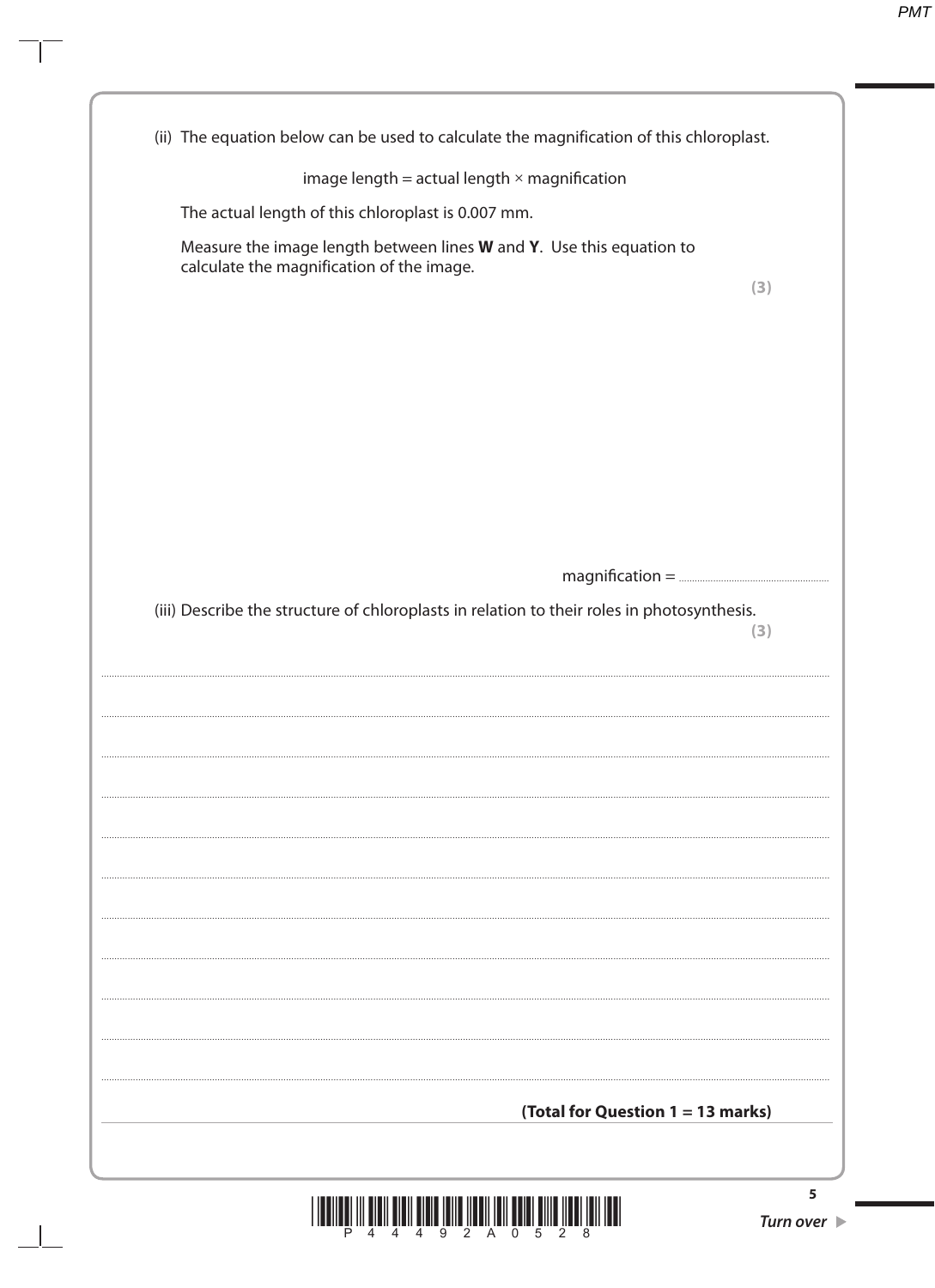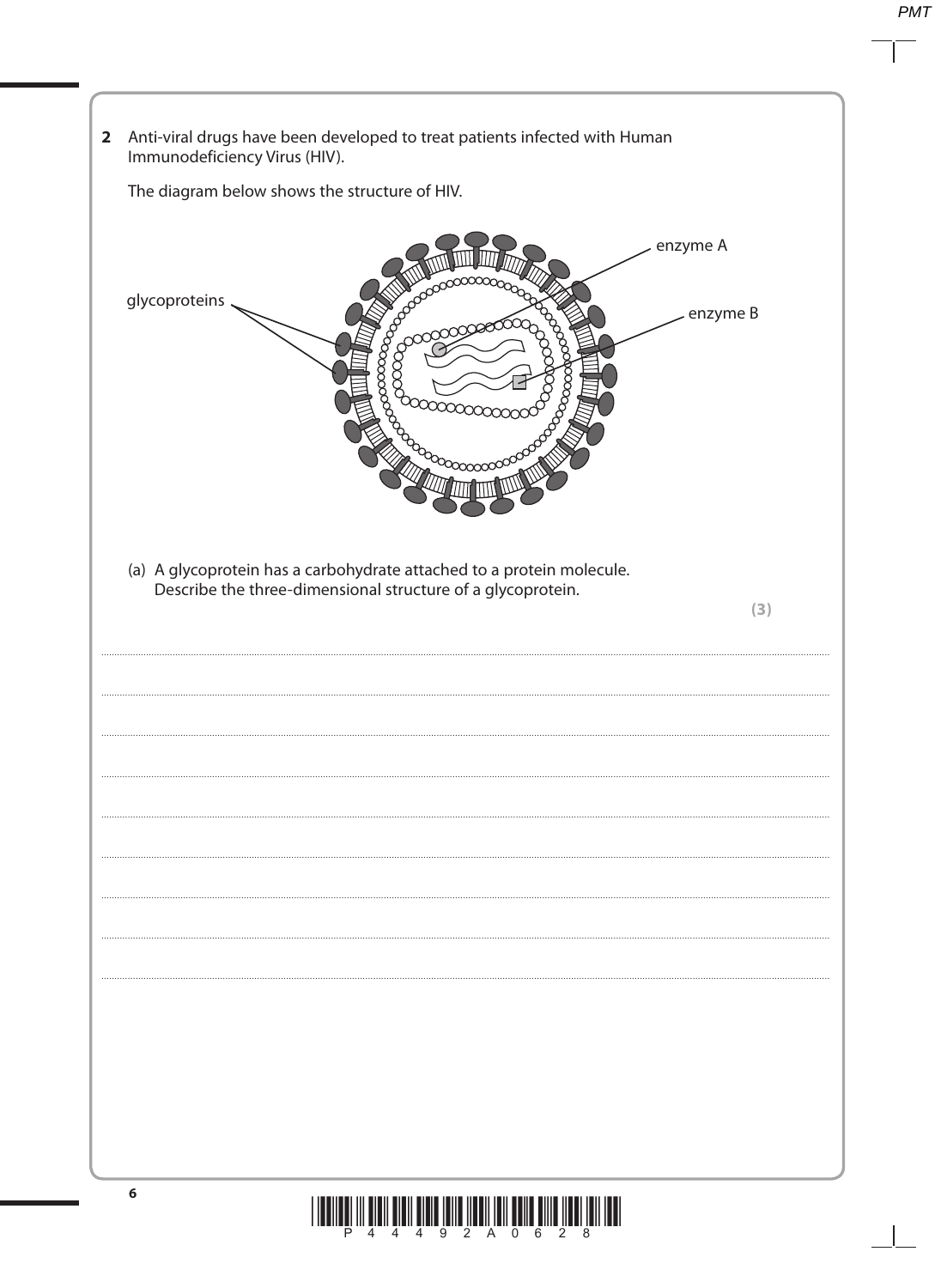| Suggest how these anti-viral drugs could prevent HIV entering the host cells.     |     |
|-----------------------------------------------------------------------------------|-----|
|                                                                                   | (3) |
|                                                                                   |     |
|                                                                                   |     |
|                                                                                   |     |
|                                                                                   |     |
|                                                                                   |     |
|                                                                                   |     |
|                                                                                   |     |
|                                                                                   |     |
| *(c) Describe how the enzymes shown in the diagram are involved in HIV infection. |     |
|                                                                                   | (5) |
|                                                                                   |     |
|                                                                                   |     |
|                                                                                   |     |
|                                                                                   |     |
|                                                                                   |     |
|                                                                                   |     |
|                                                                                   |     |
|                                                                                   |     |
|                                                                                   |     |
|                                                                                   |     |
|                                                                                   |     |
|                                                                                   |     |
|                                                                                   |     |
|                                                                                   |     |
|                                                                                   |     |
|                                                                                   |     |
|                                                                                   |     |
|                                                                                   |     |
|                                                                                   |     |
|                                                                                   |     |
| (Total for Question 2 = 11 marks)                                                 |     |

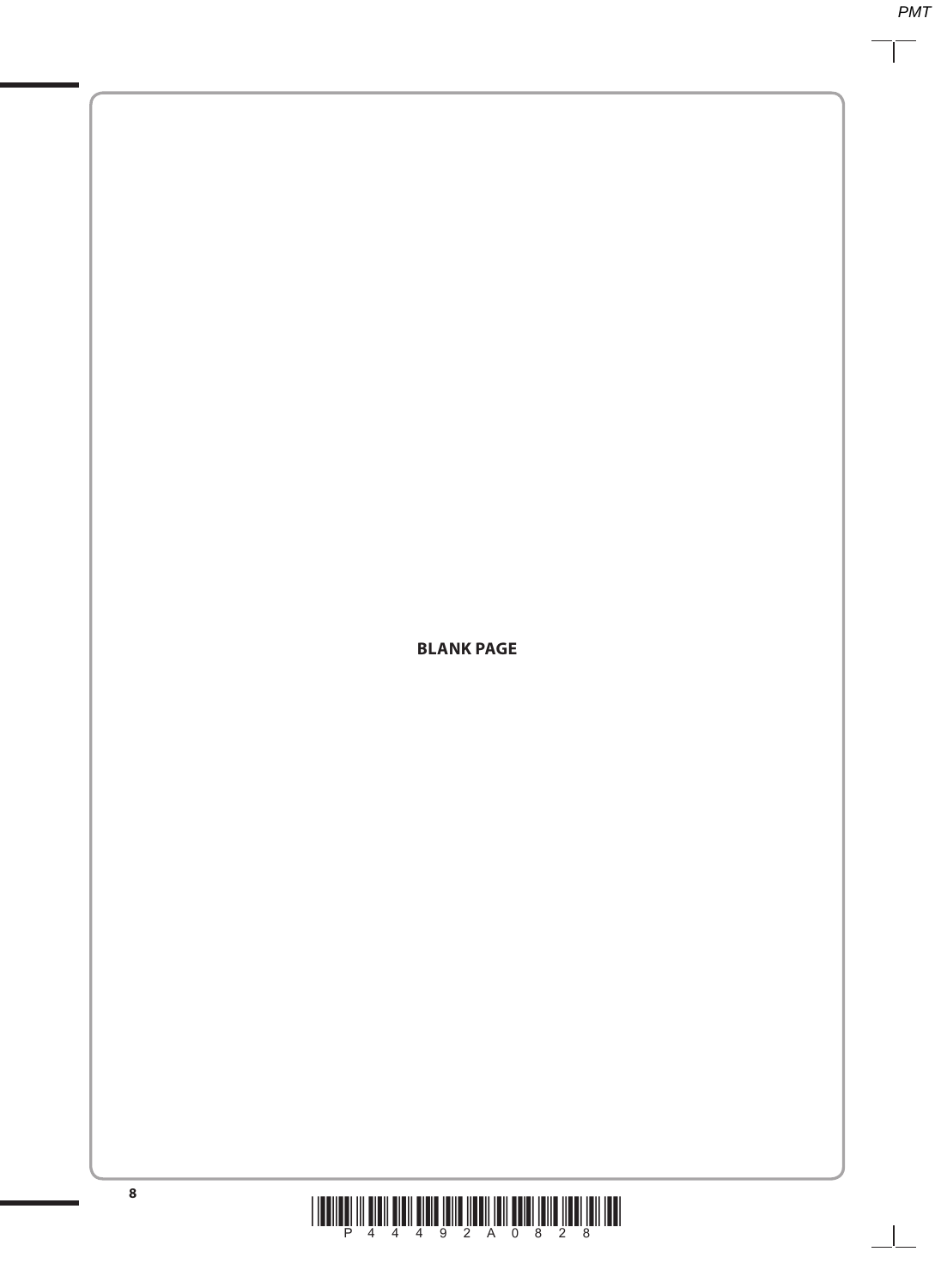3 The Atlantic tomcod is a fish found in the rivers of North America.

The photograph below shows an Atlantic tomcod.



Magnification  $\times 1$ 

Atlantic tomcod in the Hudson River are able to survive high levels of polychlorinated biphenyls (PCBs). PCBs enter the water from industrial processes.

One group of scientists identified a mutation in the DNA of these fish. They found that the AHR2 gene had six bases missing. This mutation was rarely found in Atlantic tomcod in the unpolluted St. Lawrence River.

(a) Suggest how scientists in other countries learnt of these findings.

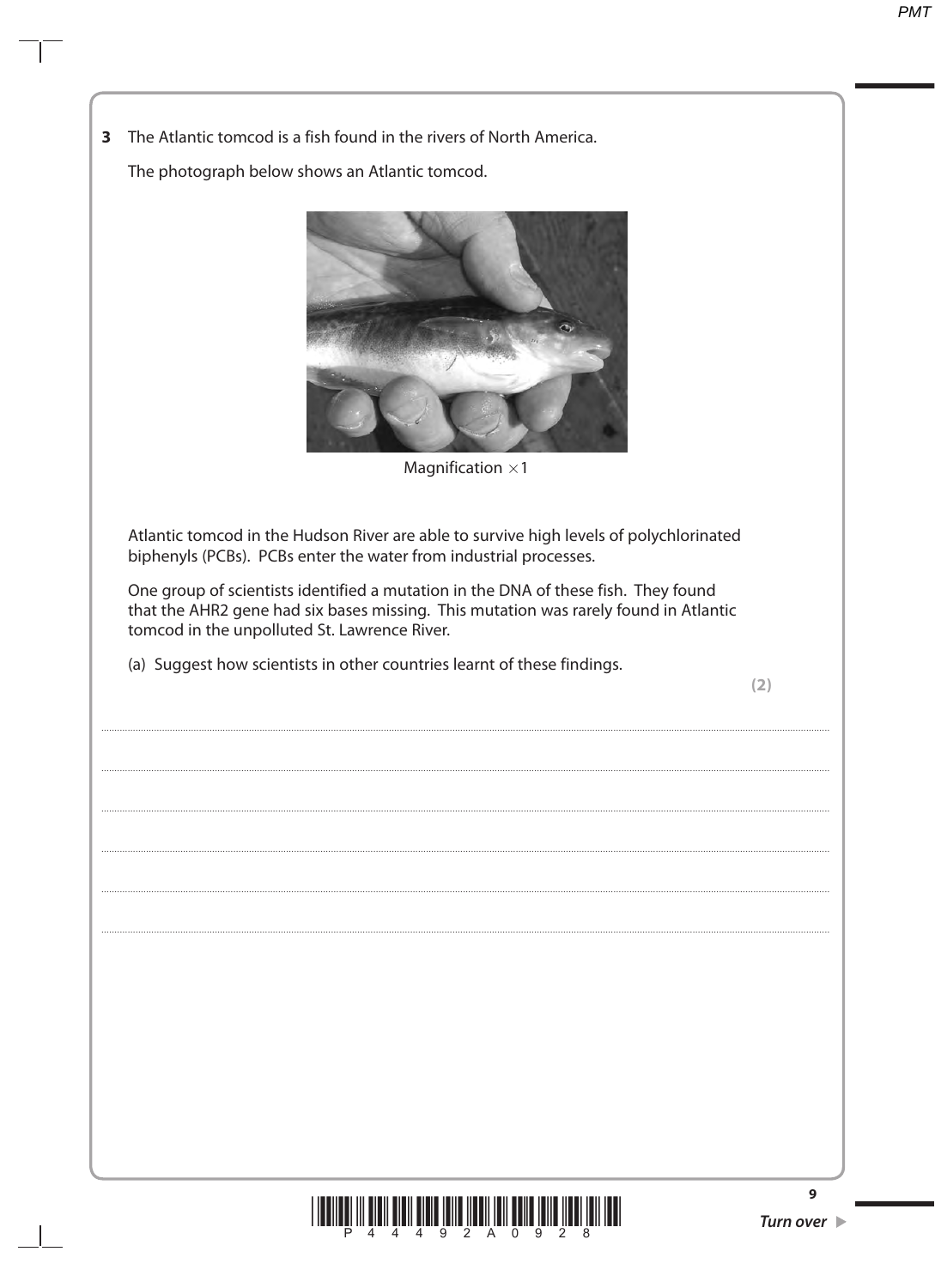\*(b) (i) Describe how the DNA and protein of Atlantic tomcod from the Hudson River could be compared with the DNA and protein of Atlantic tomcod from the St. Lawrence River.  $(6)$ (ii) Suggest one similarity in the DNA of the Atlantic tomcod from these two rivers. Give an explanation for your answer.  $(2)$ 10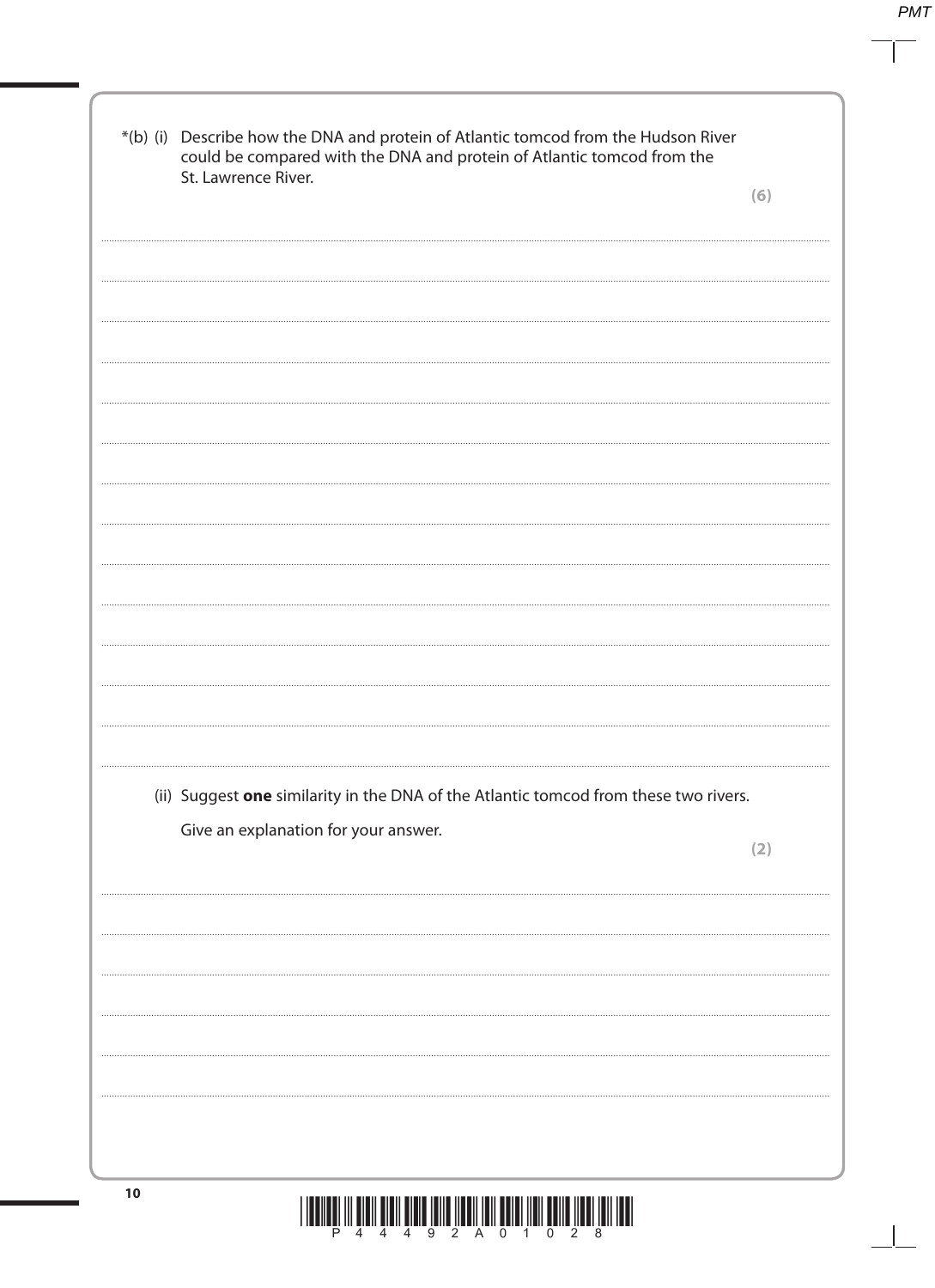| Give an explanation for your answer. |                                                                                          |
|--------------------------------------|------------------------------------------------------------------------------------------|
|                                      | (2)                                                                                      |
|                                      |                                                                                          |
|                                      |                                                                                          |
|                                      |                                                                                          |
|                                      |                                                                                          |
|                                      |                                                                                          |
|                                      |                                                                                          |
|                                      |                                                                                          |
|                                      |                                                                                          |
|                                      | (Total for Question 3 = 12 marks)                                                        |
|                                      |                                                                                          |
|                                      |                                                                                          |
|                                      |                                                                                          |
|                                      |                                                                                          |
|                                      |                                                                                          |
|                                      |                                                                                          |
|                                      |                                                                                          |
|                                      |                                                                                          |
|                                      |                                                                                          |
|                                      |                                                                                          |
|                                      |                                                                                          |
|                                      |                                                                                          |
|                                      |                                                                                          |
|                                      |                                                                                          |
|                                      |                                                                                          |
|                                      |                                                                                          |
|                                      |                                                                                          |
|                                      |                                                                                          |
|                                      |                                                                                          |
|                                      |                                                                                          |
|                                      |                                                                                          |
|                                      |                                                                                          |
|                                      |                                                                                          |
|                                      |                                                                                          |
|                                      |                                                                                          |
|                                      |                                                                                          |
|                                      | <u> III DA BIR INI INI MARU DA BIR INI MARU DA BI</u><br>Turn over $\blacktriangleright$ |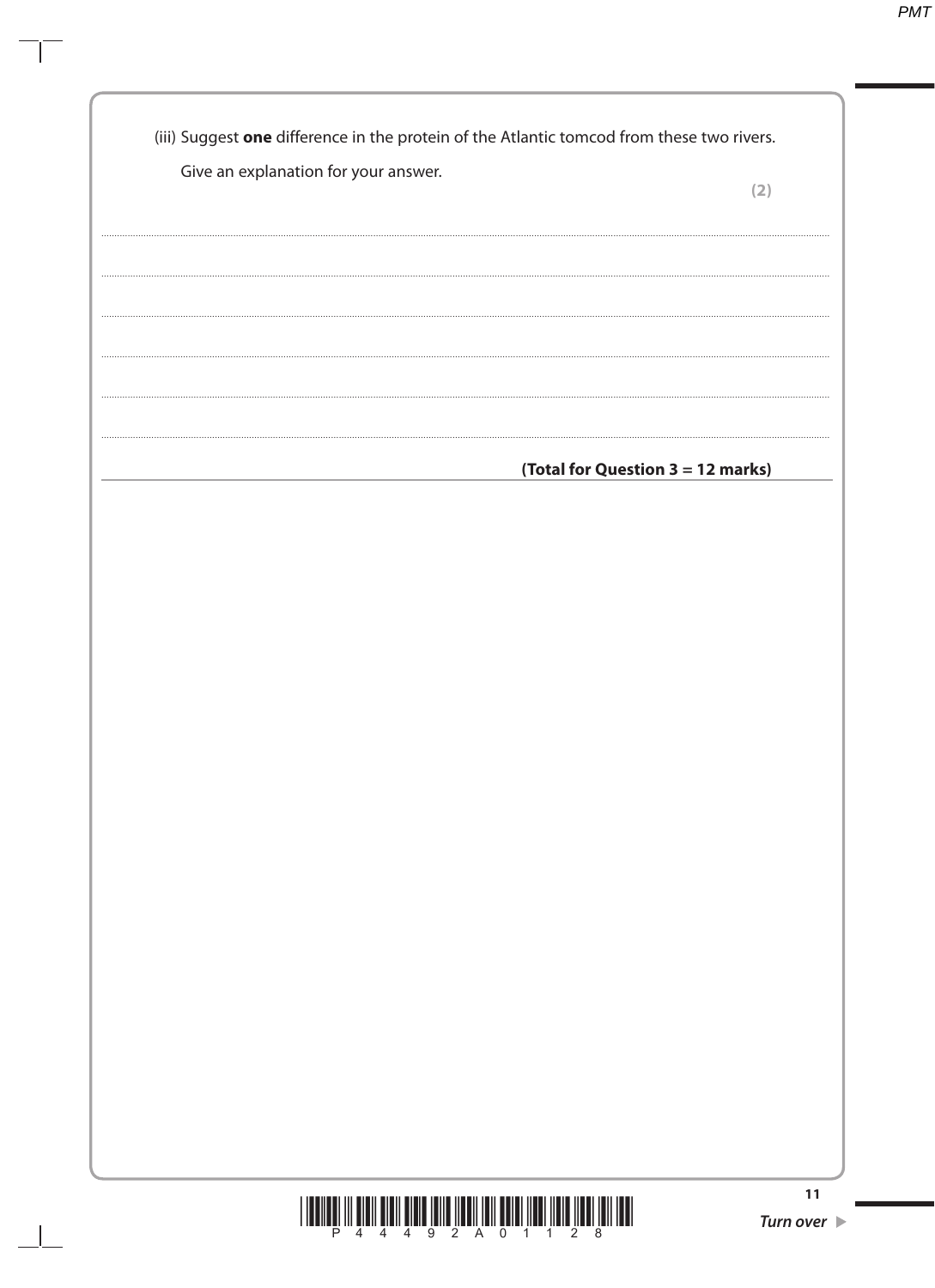|                          | The non-specific response involves interferon. The specific immune response requires     |     |
|--------------------------|------------------------------------------------------------------------------------------|-----|
|                          | antigen presentation to the cells of the immune system.                                  |     |
|                          | (a) Explain the importance of interferon in the body's response to infection by viruses. | (2) |
|                          |                                                                                          |     |
|                          |                                                                                          |     |
|                          |                                                                                          |     |
|                          | (b) Describe the role of antigen presentation in the body's specific immune response     |     |
| to infection by viruses. |                                                                                          | (4) |
|                          |                                                                                          |     |
|                          |                                                                                          |     |
|                          |                                                                                          |     |
|                          |                                                                                          |     |
|                          |                                                                                          |     |
|                          |                                                                                          |     |
|                          |                                                                                          |     |
|                          |                                                                                          |     |
|                          |                                                                                          |     |
|                          |                                                                                          |     |
|                          |                                                                                          |     |
|                          |                                                                                          |     |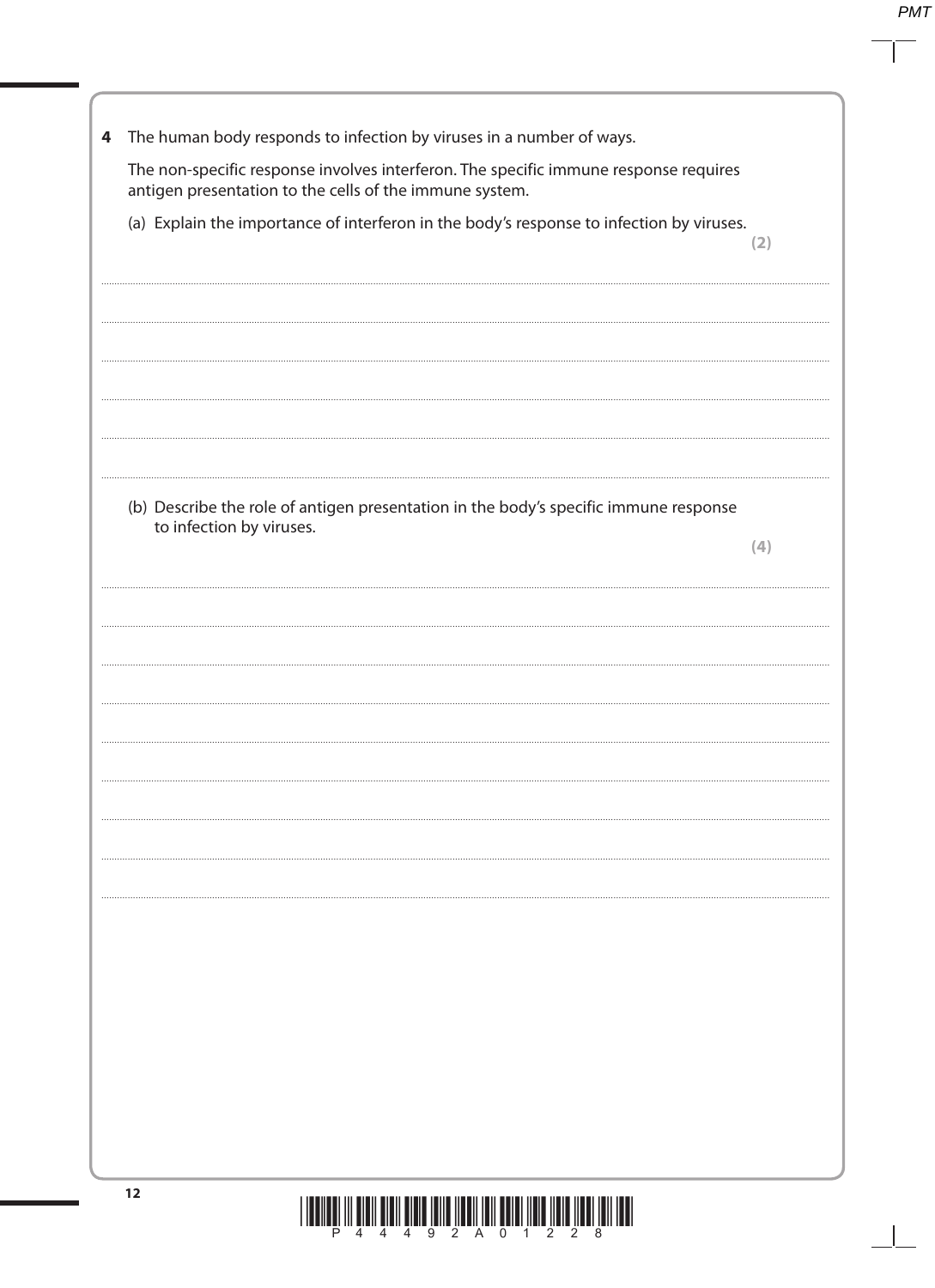| (c) There is an 'evolutionary race' between some viruses, such as HIV, and their host.                                             |     |
|------------------------------------------------------------------------------------------------------------------------------------|-----|
| Suggest how this could affect the body's specific immune response to infection<br>by viruses. Give an explanation for your answer. |     |
|                                                                                                                                    | (3) |
|                                                                                                                                    |     |
|                                                                                                                                    |     |
|                                                                                                                                    |     |
|                                                                                                                                    |     |
|                                                                                                                                    |     |
|                                                                                                                                    |     |
| (Total for Question 4 = 9 marks)                                                                                                   |     |
|                                                                                                                                    |     |
|                                                                                                                                    |     |
|                                                                                                                                    |     |
|                                                                                                                                    |     |
|                                                                                                                                    |     |
|                                                                                                                                    |     |
|                                                                                                                                    |     |
|                                                                                                                                    |     |
|                                                                                                                                    |     |
|                                                                                                                                    |     |
|                                                                                                                                    |     |
|                                                                                                                                    | 13  |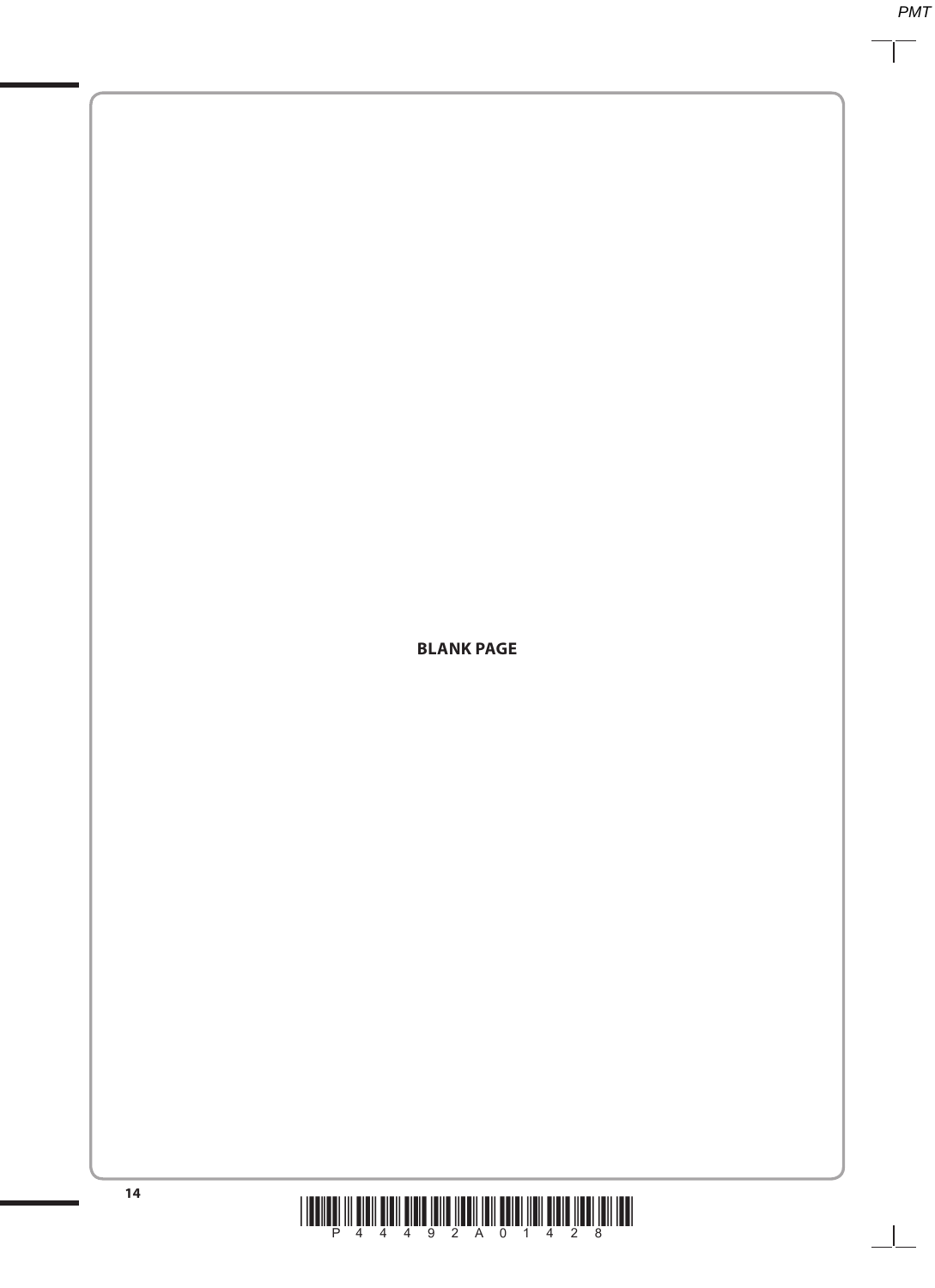| Biofuels are being developed to reduce the effect of greenhouse gases on global<br>5      |     |
|-------------------------------------------------------------------------------------------|-----|
| warming.                                                                                  |     |
| (a) The list below shows some of the gases found in the atmosphere:                       |     |
| carbon dioxide<br>$\bullet$                                                               |     |
| helium<br>$\bullet$                                                                       |     |
| methane<br>$\bullet$                                                                      |     |
| nitrogen<br>$\bullet$                                                                     |     |
| oxygen                                                                                    |     |
| Place a cross $\boxtimes$ in the box next to the number of greenhouse gases in this list. | (1) |
| A <sub>1</sub><br>$\times$                                                                |     |
| B<br>$\overline{2}$                                                                       |     |
| $\overline{\mathbf{3}}$<br>C                                                              |     |
| $D \quad 4$                                                                               |     |
| (b) Biofuels are produced from crop plants.                                               |     |
| Bioethanols are produced from carbohydrates, such as corn starch and sugar.               |     |
| Biodiesels are produced from lipids, such as soybean oil and rapeseed oil.                |     |
| (i) Describe the structure of lipids.                                                     |     |
|                                                                                           | (2) |
|                                                                                           |     |
|                                                                                           |     |
|                                                                                           |     |
|                                                                                           |     |
|                                                                                           |     |
|                                                                                           |     |
|                                                                                           |     |
|                                                                                           |     |
|                                                                                           |     |
|                                                                                           |     |
|                                                                                           |     |
|                                                                                           |     |
|                                                                                           |     |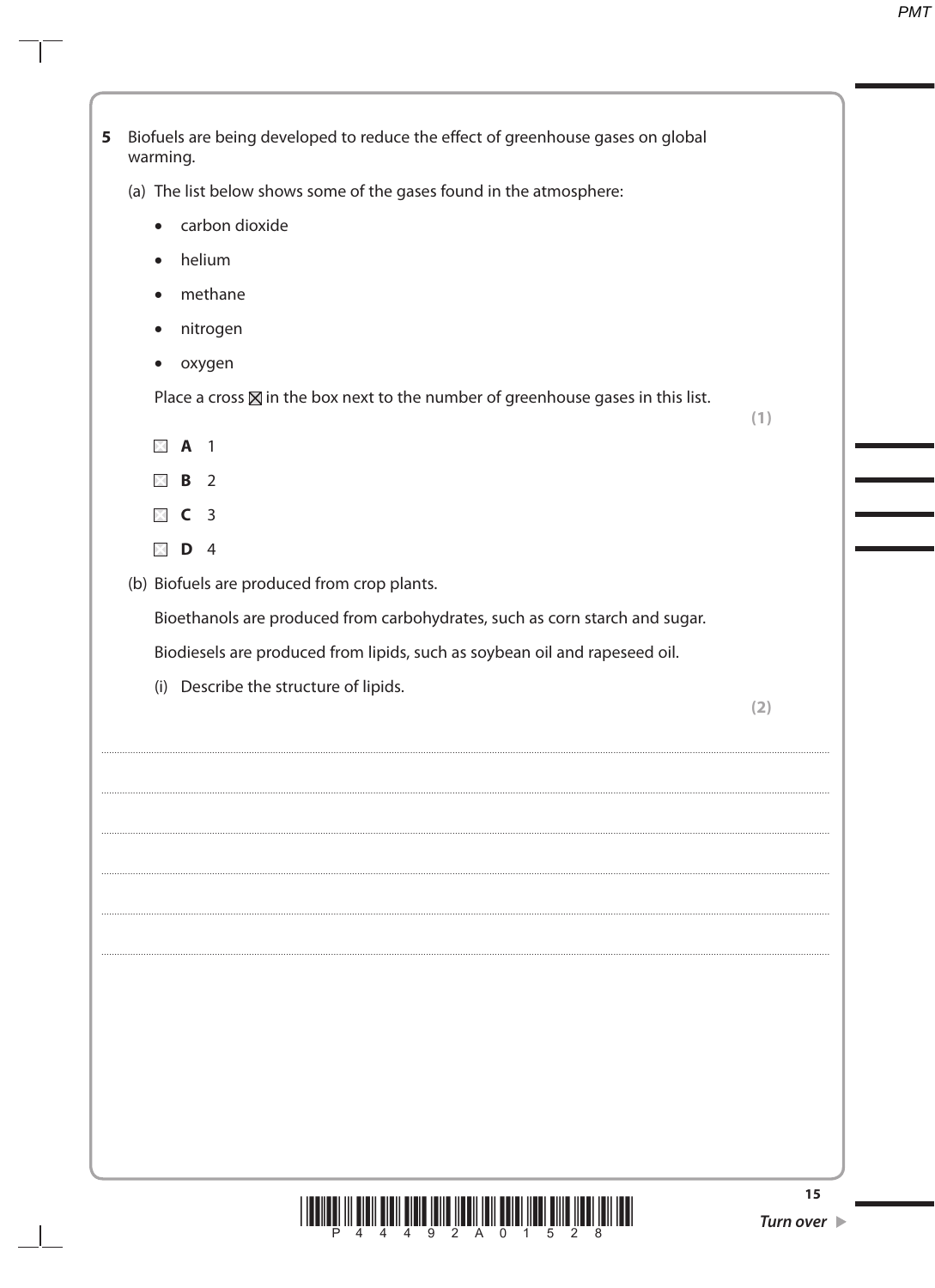| (ii) The table below gives some information about the <b>production</b> of biofuels |
|-------------------------------------------------------------------------------------|
| from four different crop plants.                                                    |

| <b>Crop plant</b> | <b>Carbon dioxide emissions from the</b><br>production of biofuels / kg per MJ | Level of resources used in production of<br><b>biofuels</b> |                  |            |
|-------------------|--------------------------------------------------------------------------------|-------------------------------------------------------------|------------------|------------|
|                   | of energy produced                                                             | water                                                       | fertilisers      | pesticides |
| Corn              | 81 to 85                                                                       | High                                                        | High             | High       |
| Sugar cane        | 4 to 12                                                                        | Medium to low                                               | High             | Medium     |
| Soy               | 49                                                                             | High                                                        | Low to<br>medium | Medium     |
| Rape              | 37                                                                             | High                                                        | Medium           | Medium     |

Using the information in the table, discuss the advantages of producing<br>biodiesels instead of bioethanols.

 $(3)$ 

 $\begin{array}{c} \text{if} \ \text{if} \ \text{if} \ \text{if} \ \text{if} \ \text{if} \ \text{if} \ \text{if} \ \text{if} \ \text{if} \ \text{if} \ \text{if} \ \text{if} \ \text{if} \ \text{if} \ \text{if} \ \text{if} \ \text{if} \ \text{if} \ \text{if} \ \text{if} \ \text{if} \ \text{if} \ \text{if} \ \text{if} \ \text{if} \ \text{if} \ \text{if} \ \text{if} \ \text{if} \ \text{if} \ \text{if} \ \text{if} \ \text{if} \ \text{if} \ \text{$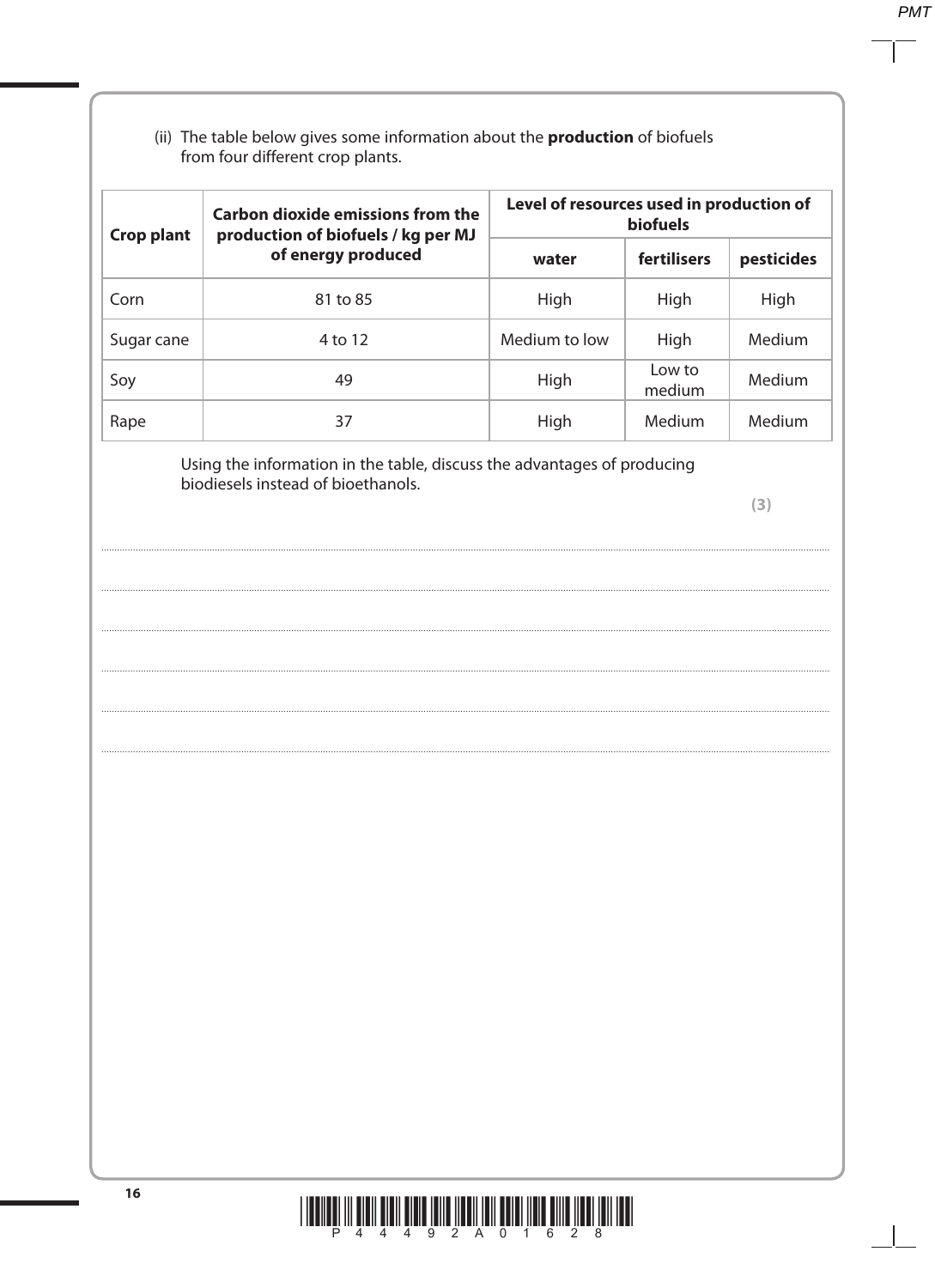| contained in the fertilisers and explain how these would improve the yield of<br>the crop plants.                                                                                                                                                                                                                                                                                                                                                             | (iii) Fertilisers contain inorganic ions. Name three inorganic ions that could be |
|---------------------------------------------------------------------------------------------------------------------------------------------------------------------------------------------------------------------------------------------------------------------------------------------------------------------------------------------------------------------------------------------------------------------------------------------------------------|-----------------------------------------------------------------------------------|
|                                                                                                                                                                                                                                                                                                                                                                                                                                                               | (4)                                                                               |
|                                                                                                                                                                                                                                                                                                                                                                                                                                                               |                                                                                   |
|                                                                                                                                                                                                                                                                                                                                                                                                                                                               |                                                                                   |
|                                                                                                                                                                                                                                                                                                                                                                                                                                                               |                                                                                   |
|                                                                                                                                                                                                                                                                                                                                                                                                                                                               |                                                                                   |
|                                                                                                                                                                                                                                                                                                                                                                                                                                                               |                                                                                   |
|                                                                                                                                                                                                                                                                                                                                                                                                                                                               |                                                                                   |
|                                                                                                                                                                                                                                                                                                                                                                                                                                                               |                                                                                   |
|                                                                                                                                                                                                                                                                                                                                                                                                                                                               |                                                                                   |
|                                                                                                                                                                                                                                                                                                                                                                                                                                                               |                                                                                   |
|                                                                                                                                                                                                                                                                                                                                                                                                                                                               |                                                                                   |
|                                                                                                                                                                                                                                                                                                                                                                                                                                                               |                                                                                   |
|                                                                                                                                                                                                                                                                                                                                                                                                                                                               |                                                                                   |
|                                                                                                                                                                                                                                                                                                                                                                                                                                                               |                                                                                   |
|                                                                                                                                                                                                                                                                                                                                                                                                                                                               |                                                                                   |
| (Total for Question 5 = 10 marks)                                                                                                                                                                                                                                                                                                                                                                                                                             |                                                                                   |
|                                                                                                                                                                                                                                                                                                                                                                                                                                                               |                                                                                   |
|                                                                                                                                                                                                                                                                                                                                                                                                                                                               |                                                                                   |
|                                                                                                                                                                                                                                                                                                                                                                                                                                                               |                                                                                   |
|                                                                                                                                                                                                                                                                                                                                                                                                                                                               |                                                                                   |
|                                                                                                                                                                                                                                                                                                                                                                                                                                                               |                                                                                   |
|                                                                                                                                                                                                                                                                                                                                                                                                                                                               |                                                                                   |
|                                                                                                                                                                                                                                                                                                                                                                                                                                                               |                                                                                   |
|                                                                                                                                                                                                                                                                                                                                                                                                                                                               |                                                                                   |
|                                                                                                                                                                                                                                                                                                                                                                                                                                                               |                                                                                   |
|                                                                                                                                                                                                                                                                                                                                                                                                                                                               |                                                                                   |
|                                                                                                                                                                                                                                                                                                                                                                                                                                                               |                                                                                   |
|                                                                                                                                                                                                                                                                                                                                                                                                                                                               |                                                                                   |
|                                                                                                                                                                                                                                                                                                                                                                                                                                                               |                                                                                   |
|                                                                                                                                                                                                                                                                                                                                                                                                                                                               |                                                                                   |
|                                                                                                                                                                                                                                                                                                                                                                                                                                                               |                                                                                   |
| $\begin{array}{c} \text{if} \ \text{if} \ \text{if} \ \text{if} \ \text{if} \ \text{if} \ \text{if} \ \text{if} \ \text{if} \ \text{if} \ \text{if} \ \text{if} \ \text{if} \ \text{if} \ \text{if} \ \text{if} \ \text{if} \ \text{if} \ \text{if} \ \text{if} \ \text{if} \ \text{if} \ \text{if} \ \text{if} \ \text{if} \ \text{if} \ \text{if} \ \text{if} \ \text{if} \ \text{if} \ \text{if} \ \text{if} \ \text{if} \ \text{if} \ \text{if} \ \text{$ | 17                                                                                |

 $\overline{\phantom{a}}$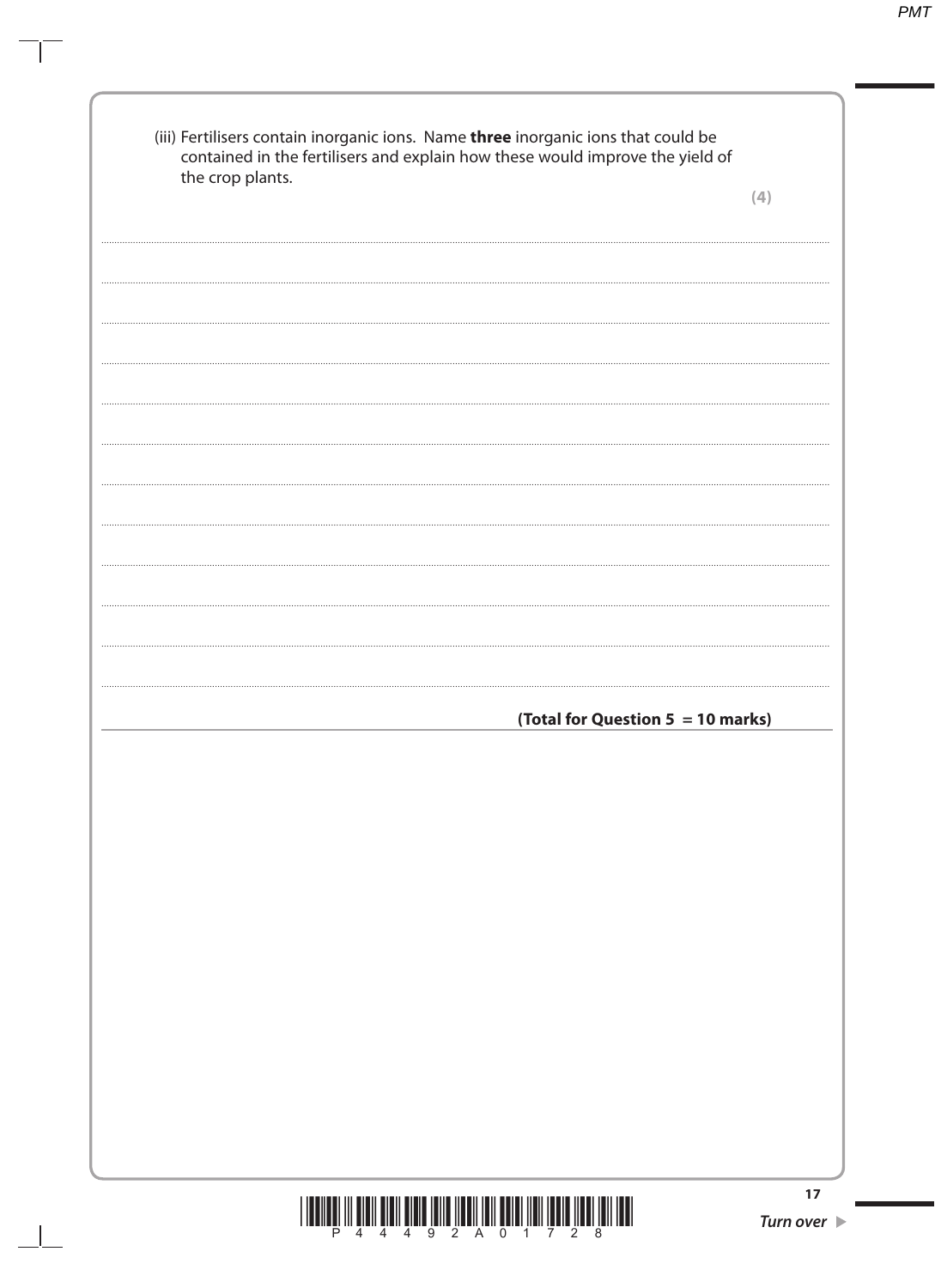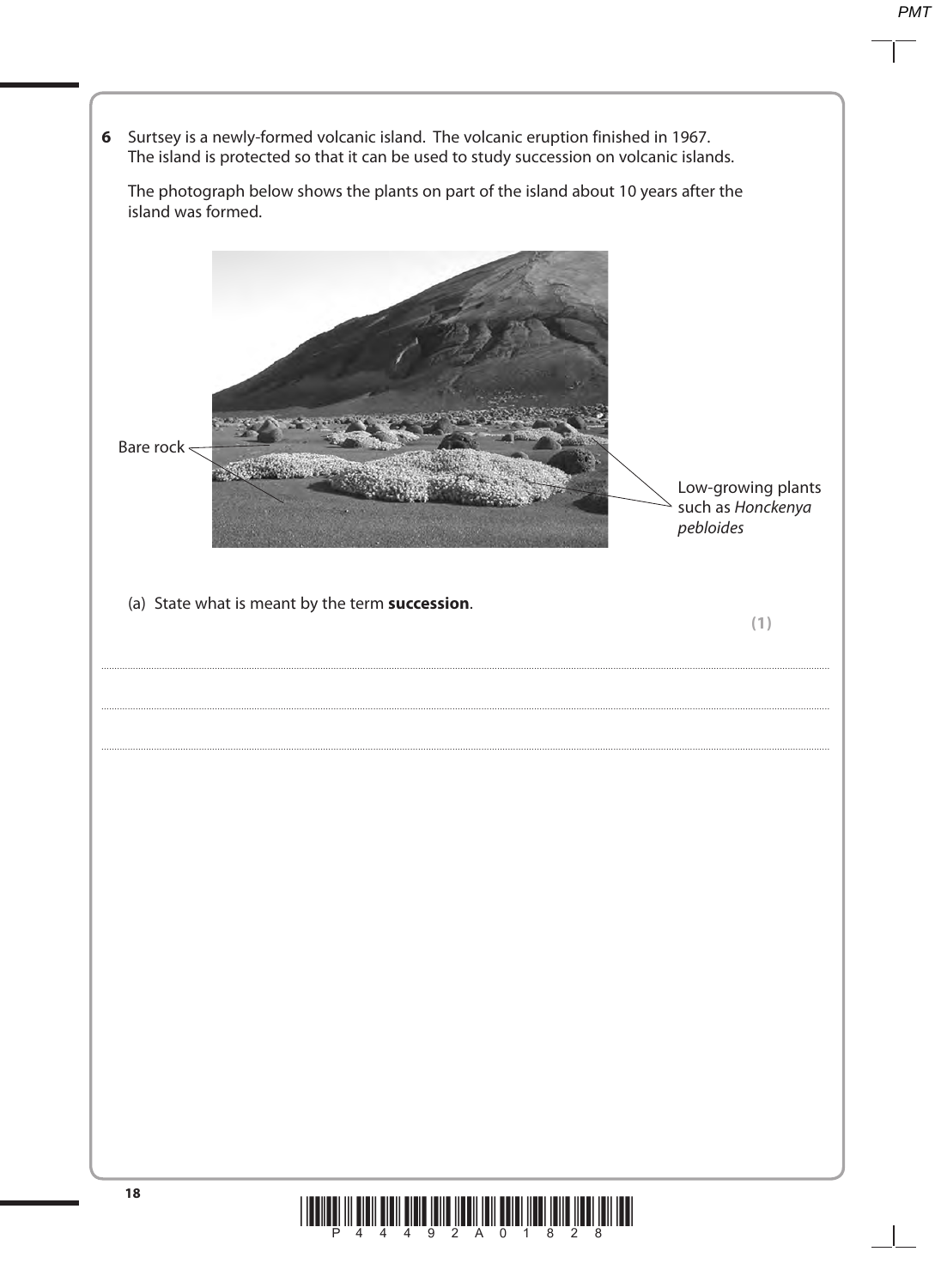| years after this photograph was taken. Give reasons for your answer.     | (4)                                   |
|--------------------------------------------------------------------------|---------------------------------------|
|                                                                          |                                       |
|                                                                          |                                       |
|                                                                          |                                       |
|                                                                          |                                       |
|                                                                          |                                       |
|                                                                          |                                       |
|                                                                          |                                       |
|                                                                          |                                       |
| (c) (i) Describe how to carry out a study to compare the distribution of |                                       |
| Honckenya pebloides on two different parts of the island.                | (4)                                   |
|                                                                          |                                       |
|                                                                          |                                       |
|                                                                          |                                       |
|                                                                          |                                       |
|                                                                          |                                       |
|                                                                          |                                       |
|                                                                          |                                       |
|                                                                          |                                       |
|                                                                          |                                       |
|                                                                          |                                       |
|                                                                          |                                       |
|                                                                          |                                       |
|                                                                          |                                       |
|                                                                          |                                       |
|                                                                          |                                       |
|                                                                          |                                       |
|                                                                          | 19<br>Turn over $\blacktriangleright$ |

 $\sqrt{2}$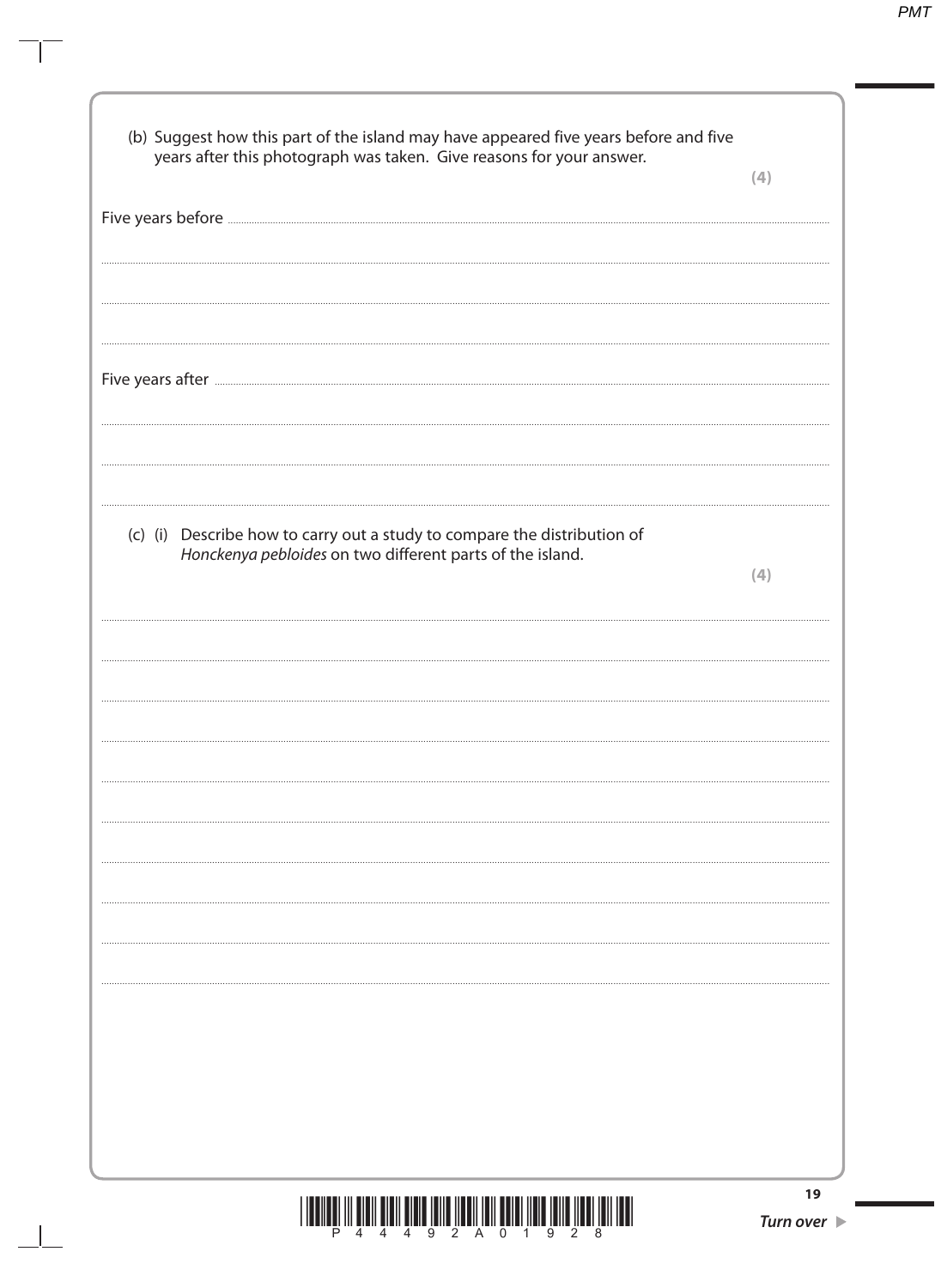|    | (ii) Water availability affects the distribution of Honckenya pebloides.                                             |     |
|----|----------------------------------------------------------------------------------------------------------------------|-----|
|    | Describe how water availability could be investigated in these two parts of the island.                              | (2) |
|    |                                                                                                                      |     |
|    | (d) In 1985, the lesser black-backed gull colonised this island.                                                     |     |
|    | A large increase in the number of species of plants was recorded after these birds<br>colonised the island.          |     |
|    | Suggest an explanation for this increase in the number of species of plants.                                         | (2) |
|    |                                                                                                                      |     |
|    |                                                                                                                      |     |
|    |                                                                                                                      |     |
|    |                                                                                                                      |     |
|    |                                                                                                                      |     |
|    |                                                                                                                      |     |
|    | (Total for Question 6 = 13 marks)                                                                                    |     |
|    |                                                                                                                      |     |
|    |                                                                                                                      |     |
|    |                                                                                                                      |     |
|    |                                                                                                                      |     |
|    |                                                                                                                      |     |
|    |                                                                                                                      |     |
| 20 | <u> I III AN DI III AN DI AN DI AN DI AN DI AN DI AN DI AN DI AN DI AN DI AN DI AN DI AN DI AN DI AN DI AN DI AN</u> |     |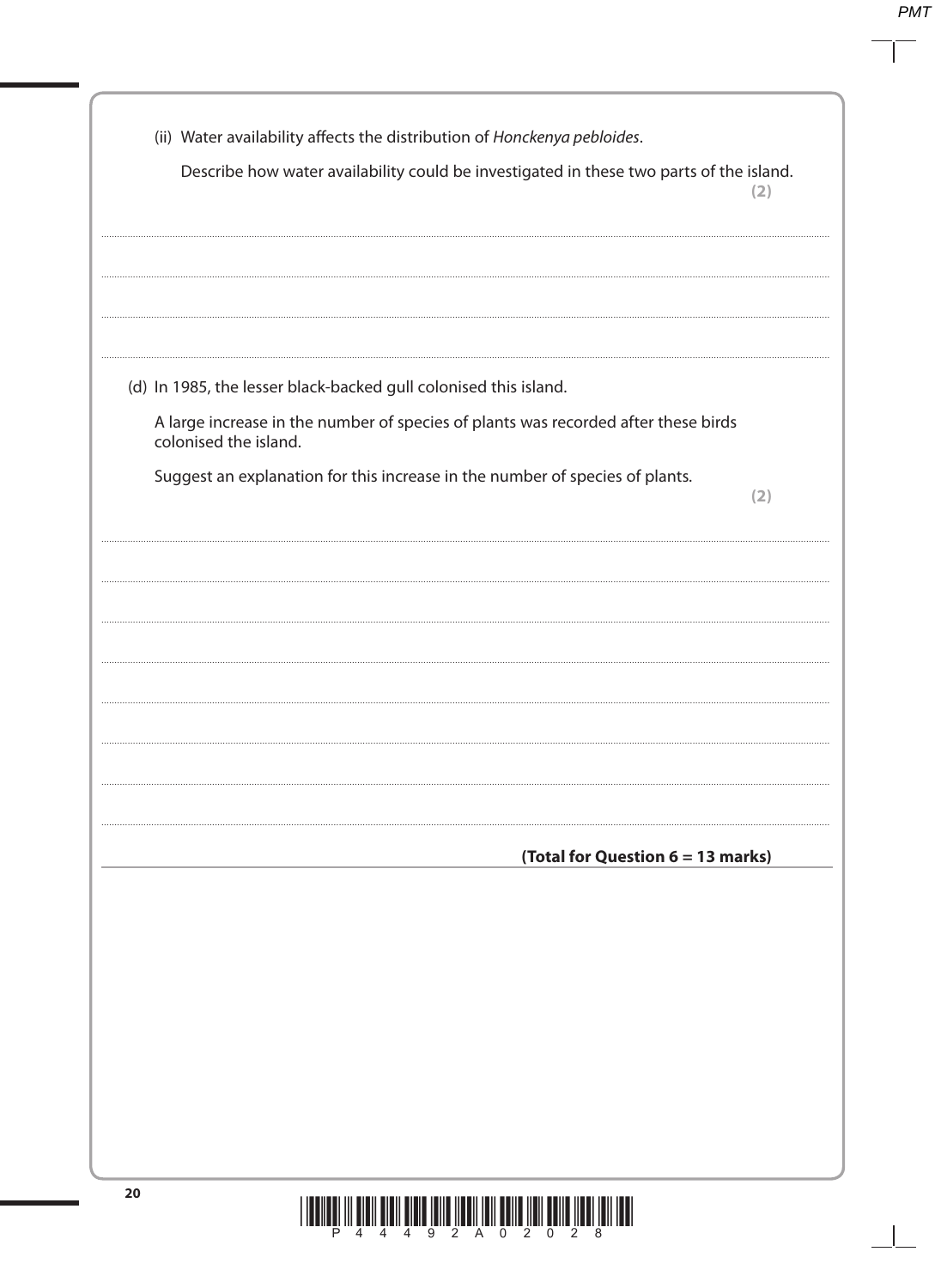**7** Yellow fever is caused by a virus. Infection with this virus causes thousands of deaths every year in people who have not been vaccinated. The graph below shows the mean levels of antibodies in the blood of two groups of people, group A and group B, after being vaccinated. The same vaccine was used each time. Group A consisted of eight people. They were given a vaccination against yellow fever and their blood was analysed. Group B consisted of nine people who had already been vaccinated against yellow fever. They were given a second vaccination and their blood was analysed. 35 – +++++ Mean level of antibodies in blood Mean level of antibodies in blood Group A 30 – Group B 25 – / arbitrary units / arbitrary units 20 – 15 – 10 – 5 –  $\overline{0}$ 0 2 4 7 10 15 30 60 Time after vaccination /days (a) Place a cross  $\boxtimes$  in the box next to the term that describes the type of immunity that results from this vaccination against yellow fever. **(1) A** artificial active **B** artificial passive **C** natural active **D** natural passive

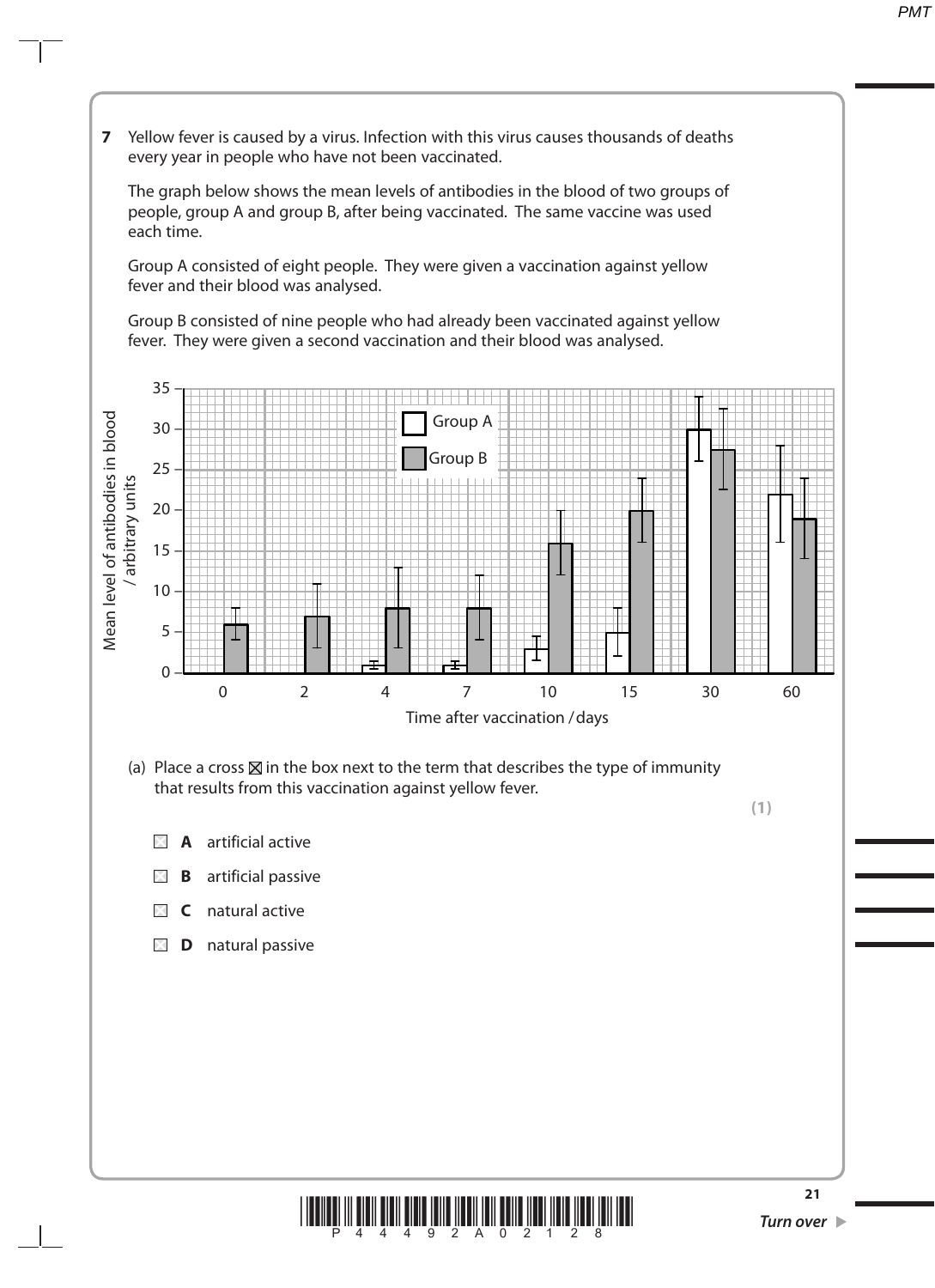| (b) (i) Compare the changes in the mean levels of antibodies in these two groups of<br>people in the first fifteen days after vaccination. | (2) |
|--------------------------------------------------------------------------------------------------------------------------------------------|-----|
|                                                                                                                                            |     |
|                                                                                                                                            |     |
|                                                                                                                                            |     |
|                                                                                                                                            |     |
|                                                                                                                                            |     |
|                                                                                                                                            |     |
|                                                                                                                                            |     |
|                                                                                                                                            |     |
| (ii) Explain why the mean levels of antibody in group B are different from group A<br>in the first fifteen days.                           |     |
|                                                                                                                                            | (3) |
|                                                                                                                                            |     |
|                                                                                                                                            |     |
|                                                                                                                                            |     |
|                                                                                                                                            |     |
|                                                                                                                                            |     |
|                                                                                                                                            |     |
|                                                                                                                                            |     |
|                                                                                                                                            |     |
|                                                                                                                                            |     |
|                                                                                                                                            |     |
|                                                                                                                                            |     |
|                                                                                                                                            |     |
|                                                                                                                                            |     |
|                                                                                                                                            |     |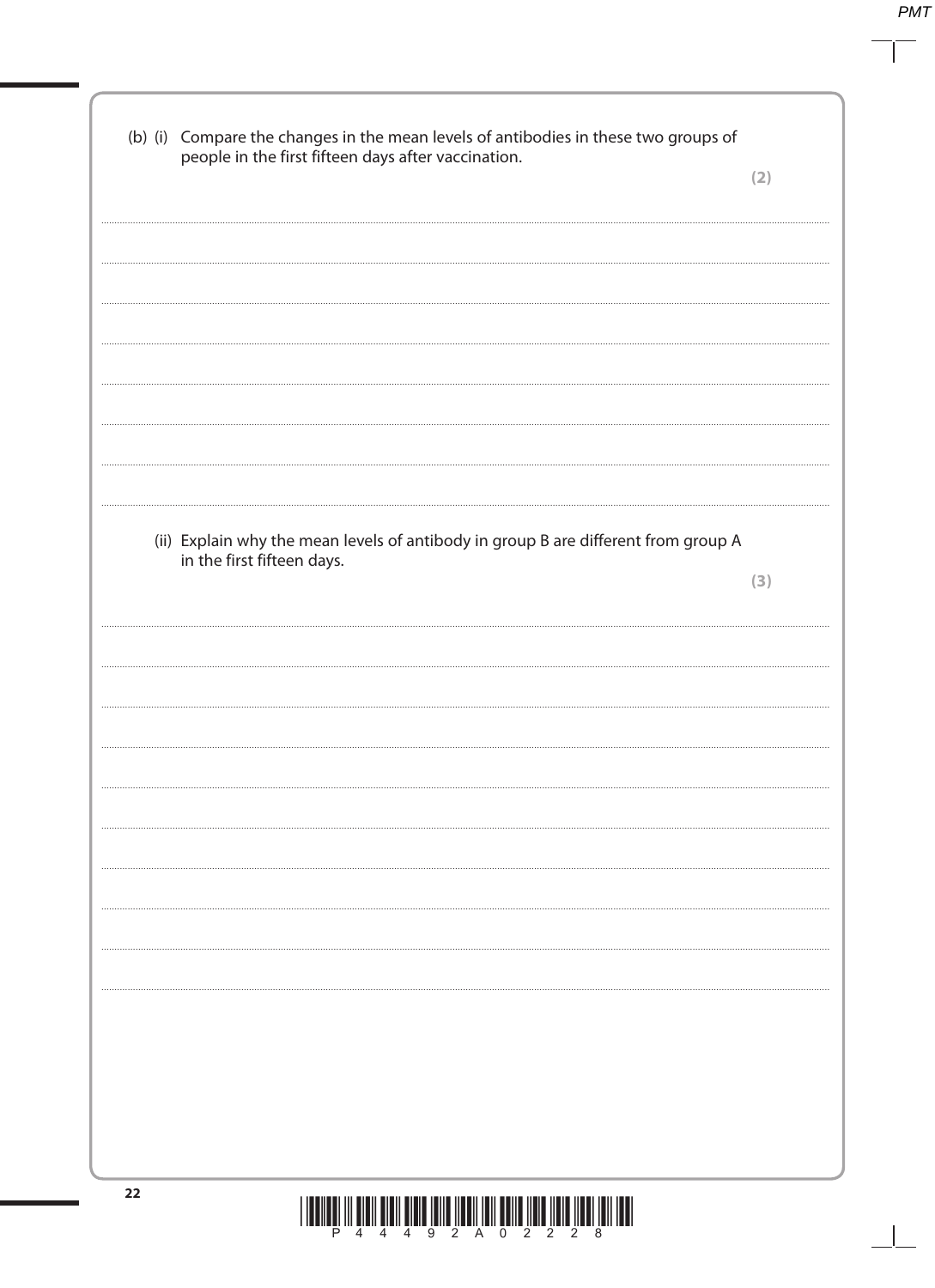| twice against yellow fever.                                    | (2) |
|----------------------------------------------------------------|-----|
|                                                                |     |
|                                                                |     |
|                                                                |     |
|                                                                |     |
|                                                                |     |
|                                                                |     |
|                                                                |     |
|                                                                |     |
|                                                                |     |
|                                                                |     |
| (d) Comment on the reliability of the data shown in the graph. | (3) |
|                                                                |     |
|                                                                |     |
|                                                                |     |
|                                                                |     |
|                                                                |     |
|                                                                |     |
|                                                                |     |
|                                                                |     |
|                                                                |     |
|                                                                |     |
|                                                                |     |
|                                                                |     |
| (Total for Question 7 = 11 marks)                              |     |
|                                                                |     |
|                                                                |     |
|                                                                |     |
|                                                                |     |
|                                                                |     |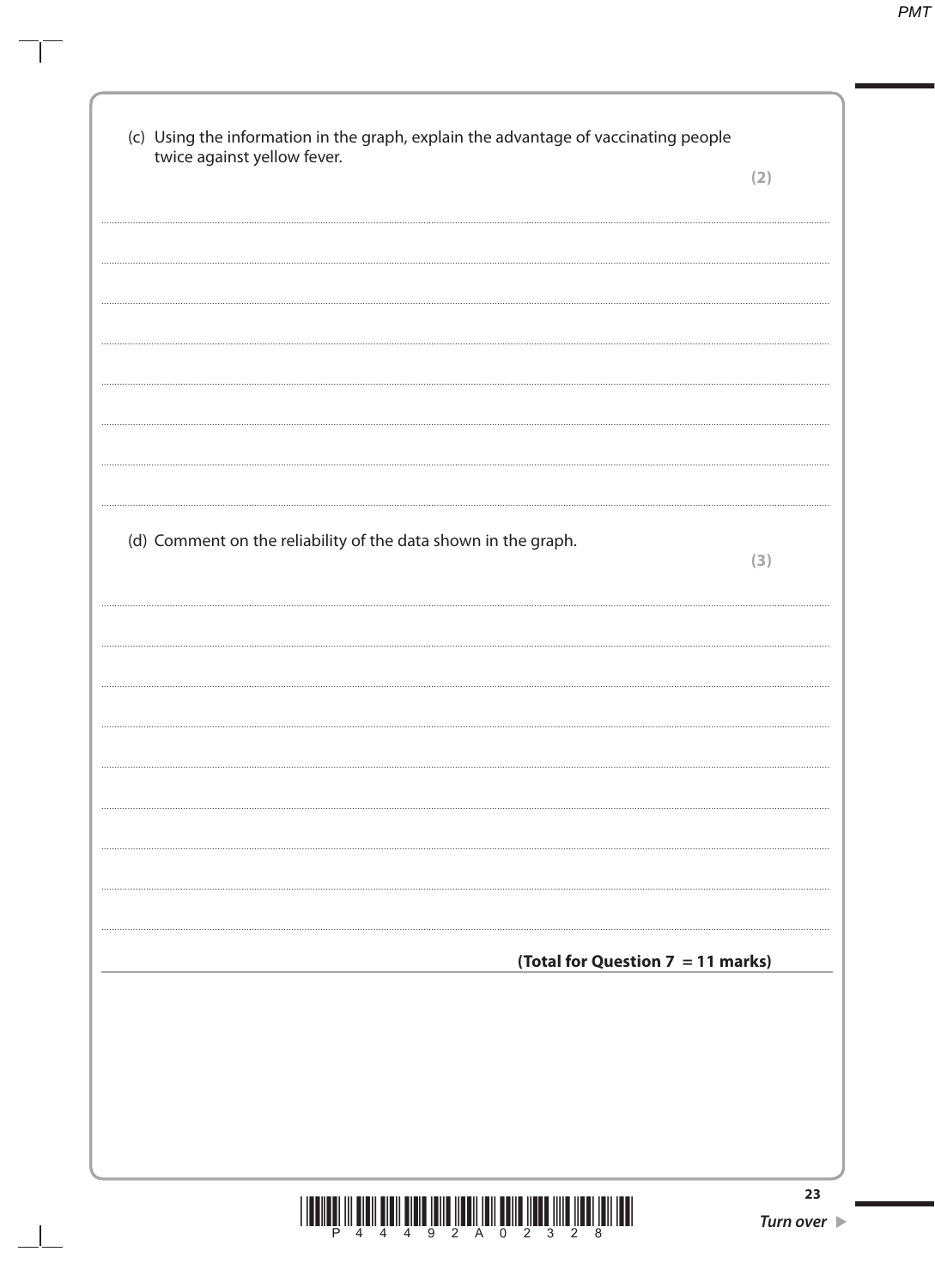**(1)**

**8** The decomposition of leaves depends on the content of the leaves, the presence of certain microorganisms and a number of abiotic factors.

Leaves consist of a number of organic molecules, including lignin and cellulose.

- (a) Place a cross  $\boxtimes$  in the box next to the groups of microorganisms that all cause decomposition.
	- **A** bacteria and fungi
	- **B** bacteria and viruses
	- **C** fungi and viruses
	- **D** bacteria, fungi and viruses
- (b) An investigation was carried out into the effect of lignin content on the decomposition of leaves from different types of tree.

 The lignin content of leaves from an ash tree was determined. A pile of ash leaves was collected and weighed. The leaves were left for 40 days and reweighed. The mean daily loss in mass was calculated.

 This was repeated for leaves from five other species of tree. All six piles of leaves had the same starting mass.

The results of this investigation are shown in the graph below.

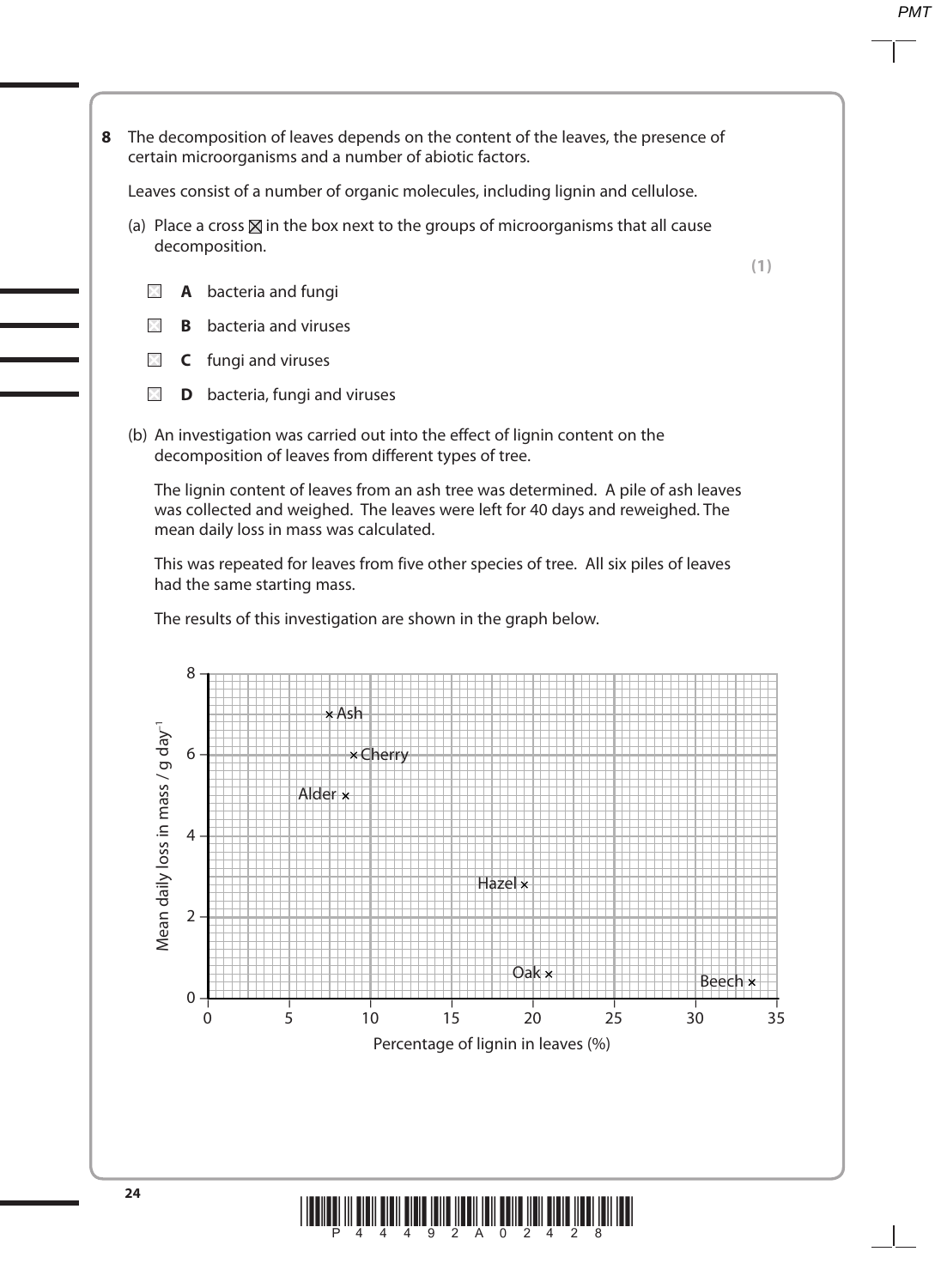|              |   | (i) A student made the following conclusions from the data.                                                                                                                                       |     |
|--------------|---|---------------------------------------------------------------------------------------------------------------------------------------------------------------------------------------------------|-----|
|              |   | Beech leaves decompose faster than cherry leaves.<br>Microorganisms are needed for the decomposition of these leaves.<br>There is a causal relationship between lignin content and decomposition. |     |
|              |   | Place a cross $\boxtimes$ in the box next to the number of correct conclusions made by<br>the student.                                                                                            | (1) |
| $\times$     |   | A none                                                                                                                                                                                            |     |
| $\times$     | B | one                                                                                                                                                                                               |     |
| $\times$     |   | C two                                                                                                                                                                                             |     |
| $\times$     |   | D three                                                                                                                                                                                           |     |
|              |   | (ii) Place a cross $\boxtimes$ in the box next to the term that completes the following<br>statement.                                                                                             |     |
|              |   | Each pile of leaves had the same mass to ensure the investigation was                                                                                                                             |     |
| $\mathbb{R}$ | A | accurate                                                                                                                                                                                          | (1) |
| $\times$     | B | precise                                                                                                                                                                                           |     |
| ×            | C | reliable                                                                                                                                                                                          |     |
| ×            |   | D valid                                                                                                                                                                                           |     |
|              |   |                                                                                                                                                                                                   |     |
|              |   |                                                                                                                                                                                                   |     |
|              |   |                                                                                                                                                                                                   |     |
|              |   |                                                                                                                                                                                                   |     |
|              |   |                                                                                                                                                                                                   |     |
|              |   |                                                                                                                                                                                                   |     |
|              |   |                                                                                                                                                                                                   |     |
|              |   |                                                                                                                                                                                                   |     |
|              |   |                                                                                                                                                                                                   |     |
|              |   |                                                                                                                                                                                                   |     |
|              |   |                                                                                                                                                                                                   |     |
|              |   |                                                                                                                                                                                                   |     |
|              |   |                                                                                                                                                                                                   |     |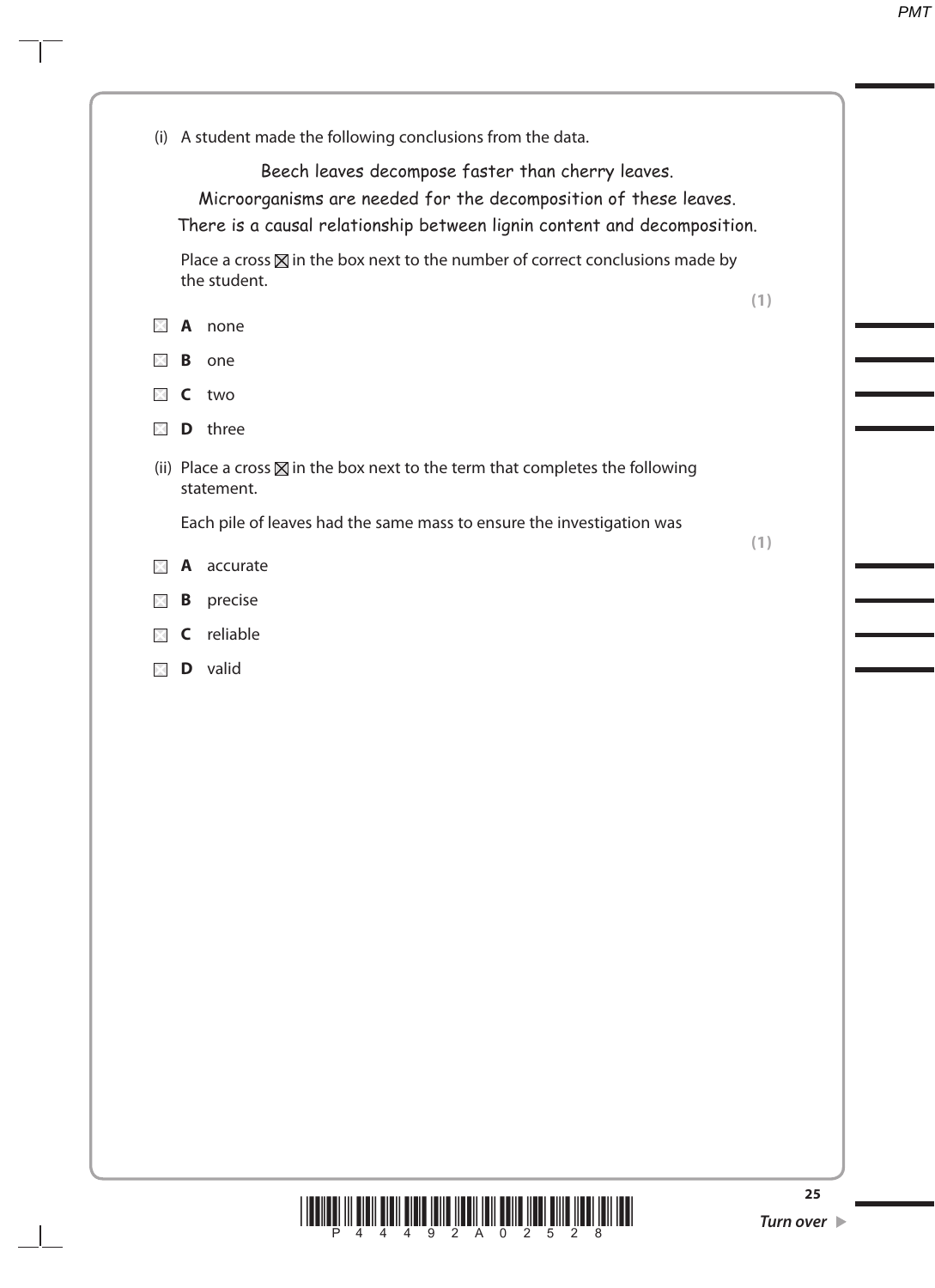| (iii) Suggest what happens to the cellulose in these leaves during decomposition.                                                     | (4) |
|---------------------------------------------------------------------------------------------------------------------------------------|-----|
|                                                                                                                                       |     |
|                                                                                                                                       |     |
|                                                                                                                                       |     |
|                                                                                                                                       |     |
|                                                                                                                                       |     |
|                                                                                                                                       |     |
|                                                                                                                                       |     |
| (iv) The student repeated this investigation on sycamore leaves.<br>Explain why it would be necessary to keep the temperature of this |     |
| investigation the same as the original.                                                                                               | (4) |
|                                                                                                                                       |     |
|                                                                                                                                       |     |
|                                                                                                                                       |     |
|                                                                                                                                       |     |
|                                                                                                                                       |     |
|                                                                                                                                       |     |
| (Total for Question 8 = 11 marks)                                                                                                     |     |
| <b>TOTAL FOR PAPER = 90 MARKS</b>                                                                                                     |     |
| 26<br>9<br>2 A<br>$\Omega$<br>$\frac{2}{2}$ 6                                                                                         |     |